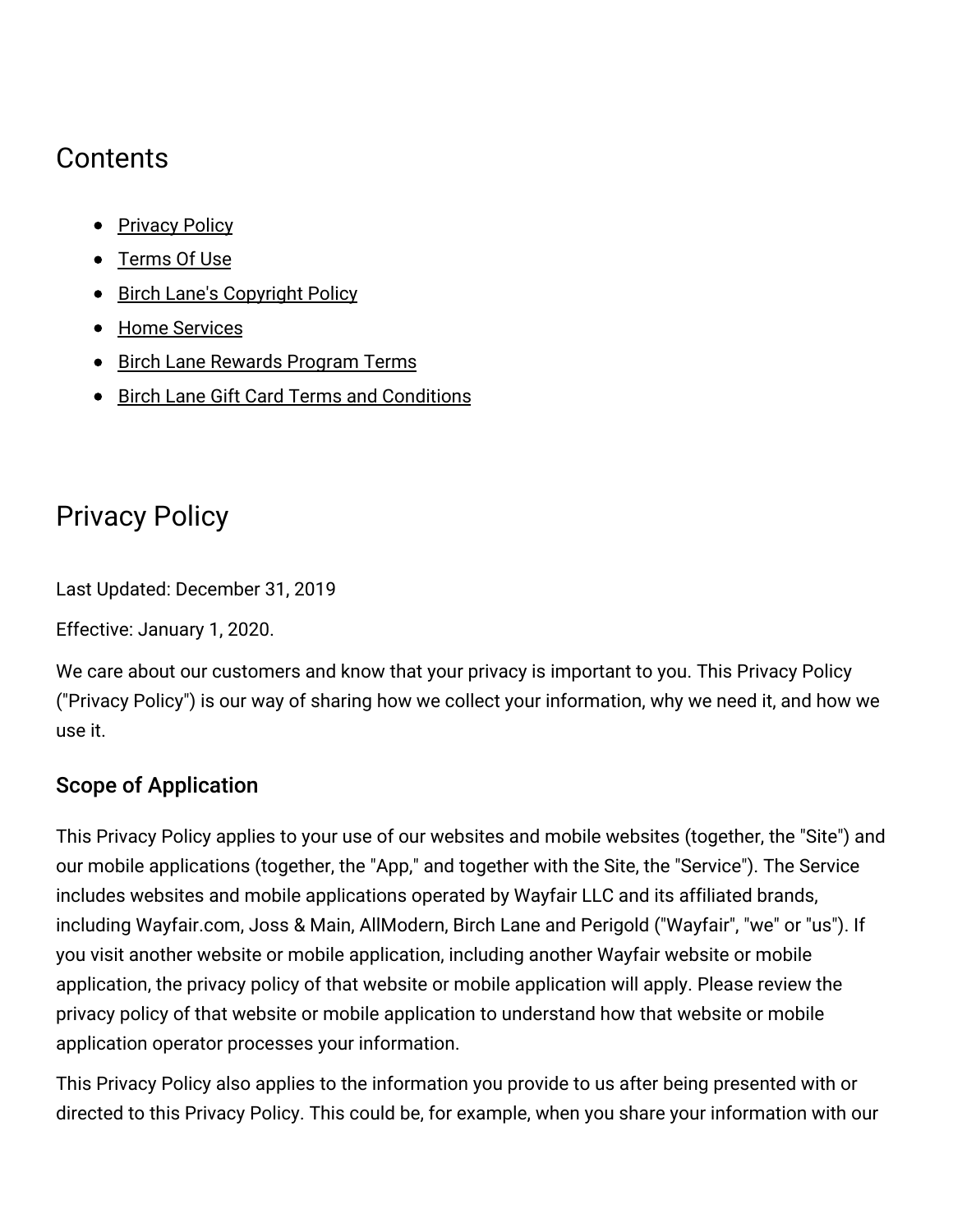service representatives (e.g. a customer service agent, design professional, or an installation or assembly pro) or send us a letter, email or chat.

Before submitting information to the Service, please review this Privacy Policy carefully. [Back](#top) to Top

## Information We Collect and How We Use Your Information

There are three general categories of information we collect: (1) Information you give to us; (2) Information we automatically collect from your use of the Site or the App; (3) Information we collect from third parties.

We use your information in several different ways. What we do with your information depends on when we collect it and what we collect.

#### **Information you give to us**

- **Your name and contact details** (such as your email address, mailing address, phone number, and password)
- **Additional profile information** (such as date of birth, gender, location, and preferred language)
- **Your payment information** (such as your credit/debit card number, security/CVV code, and expiration date)
- **Your financing information** (such as social security number, date of birth, and income)
- **Your communications and contact history with us** (such as service call recordings, chat and instant messages, or communications with our social media channels)
- **Other information** (such as product reviews, forum posts, survey responses, participation in promotions, and other user-generated content)

| How we use<br>information you<br>give to us | Why we collect it                                                                                                                                                                                                                                             |
|---------------------------------------------|---------------------------------------------------------------------------------------------------------------------------------------------------------------------------------------------------------------------------------------------------------------|
| Registration                                | We need your name and contact details to create<br>your account. This information is necessary for the<br>adequate performance of certain services and<br>offerings on the Site and the App, and to fulfill our<br>contract with you when you place an order. |
|                                             |                                                                                                                                                                                                                                                               |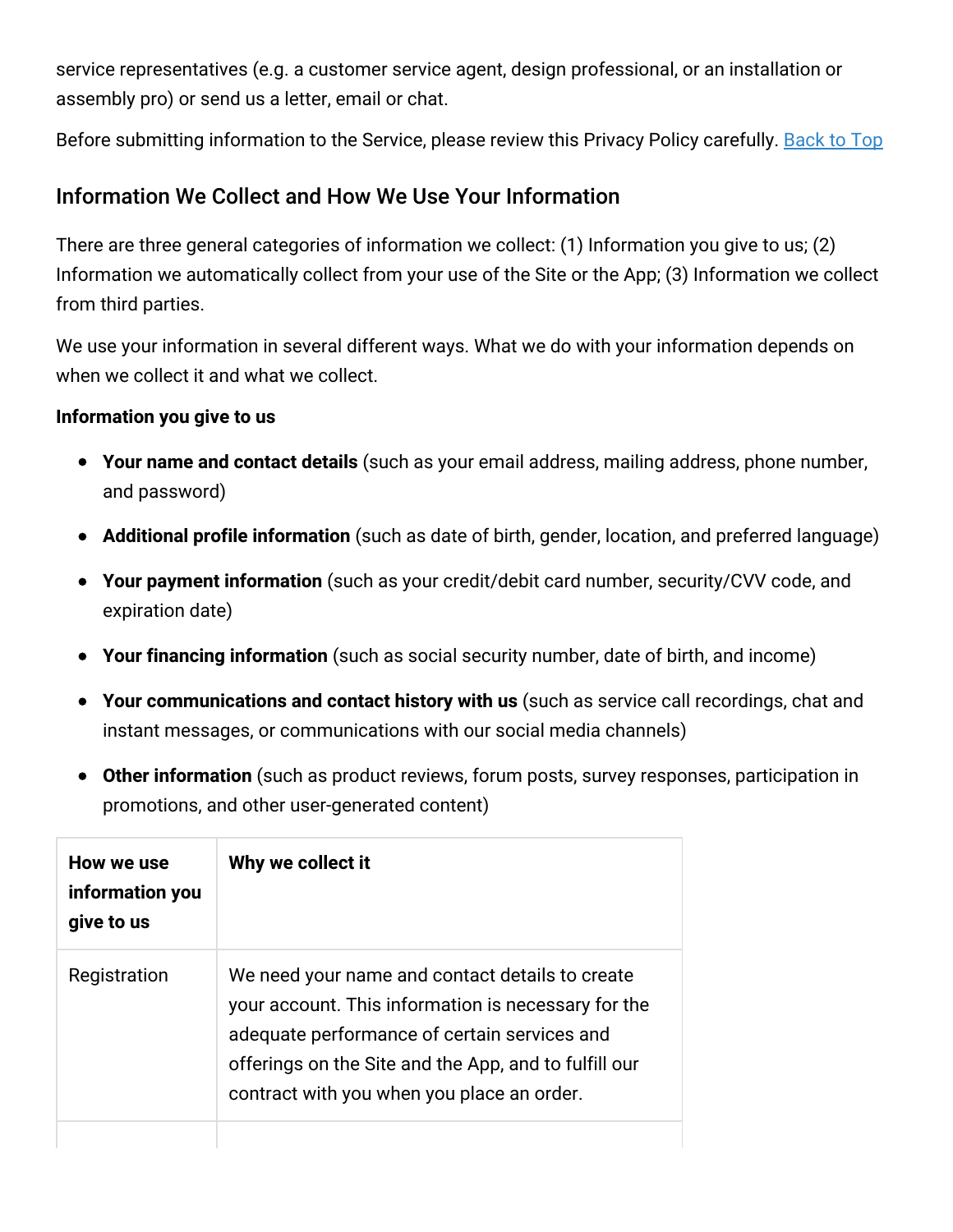| Accept<br>payment, fulfill<br>orders, provide<br>refunds                          | We use your name and contact details to fulfill our<br>contract with you and deliver your orders, and we use<br>your payment information to process payments and<br>comply with applicable law.                                                             |
|-----------------------------------------------------------------------------------|-------------------------------------------------------------------------------------------------------------------------------------------------------------------------------------------------------------------------------------------------------------|
| Application for<br>financing<br>solutions<br>offered by<br>financing<br>providers | We collect your financing information on behalf of<br>the financing provider you choose and send the<br>information to that financing provider to facilitate<br>your application to financing products.                                                     |
| Sending you<br>account<br>information                                             | We need your name and contact details to deliver<br>important account information to you, such as order<br>confirmations and notices, changes to account<br>settings, and notices about the Site, the App, or the<br>terms and policies that apply to them. |
| To offer an<br>improved user<br>experience                                        | We use your communications and contact history<br>with us, as well as other information such as<br>additional profile information, to operate, protect,<br>improve and optimize the Site and the App and to<br>personalize and customize your experience.   |
| Analytics,<br>training and<br>quality<br>assurance                                | We may use information you provide to us to train<br>our staff, improve our services and offerings, and<br>perform other internal analytics and performance<br>monitoring.                                                                                  |
| Communication,<br>marketing and<br>advertising                                    | We may use information you provide to us to deliver<br>and personalize our communications with you, or to<br>administer referral programs, rewards, surveys,<br>sweepstakes, contests or other promotional<br>activities.                                   |

## **Information we automatically collect from your use of the Site or the App**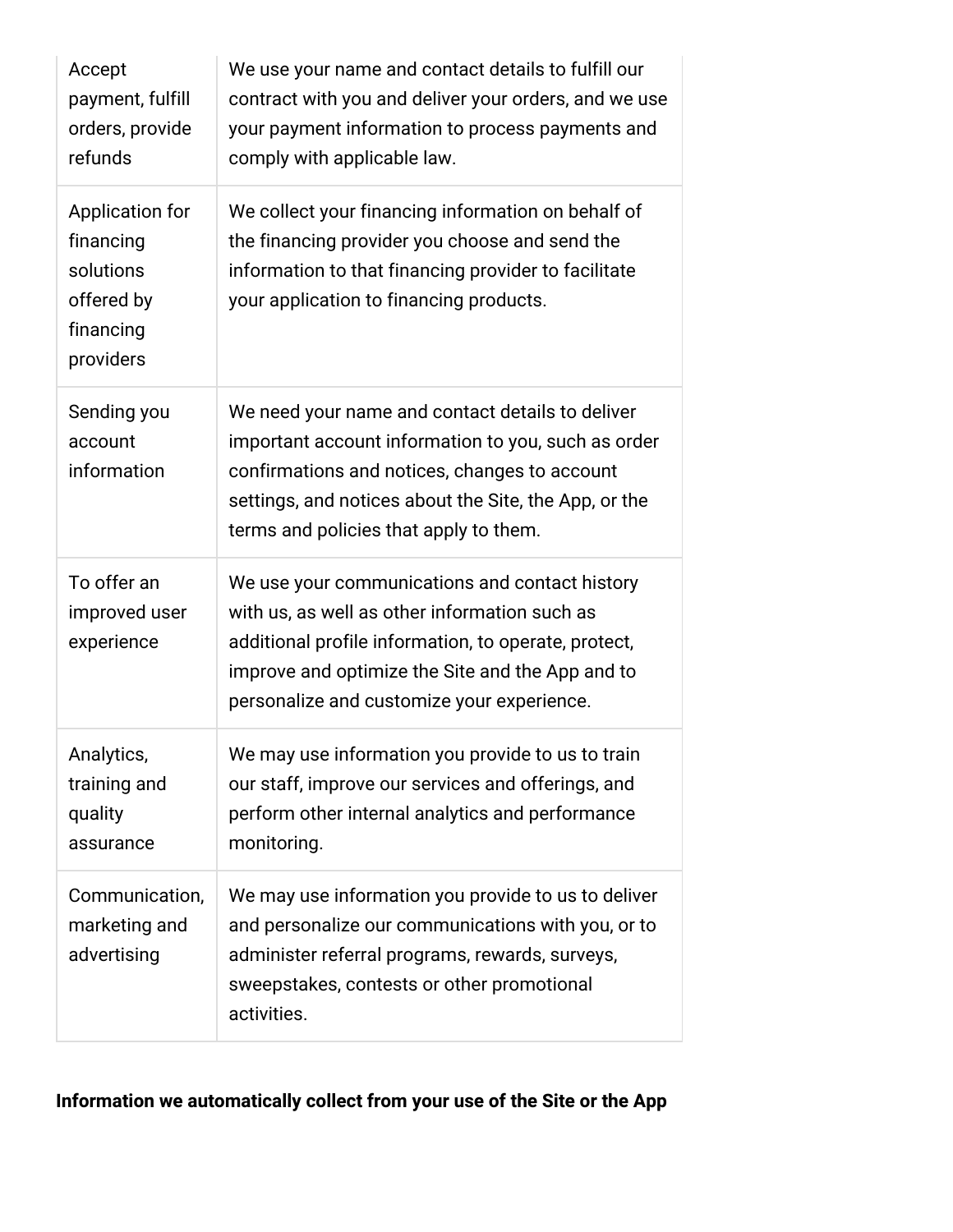- **Purchase history and saved items** (such as what you bought and what you've placed in your cart or saved)
- **Log data and device information** (such as details about how you've used the Site or the App, IP address, access dates and times, hardware and software information, device information, device event information, unique identifiers, crash data, cookie data, location data and page/product views or clicks)
- **Geo-location information** (such as IP address, browser information or mobile GPS information)
- **Cookies and similar technologies** (such as web beacons, pixels, and mobile identifiers; to learn  $\bullet$ more about these technologies and how you can control them, see Our Cookie Policy)

| How we use<br>information we<br>automatically<br>collect | Why we collect it                                                                                                                                                                         |
|----------------------------------------------------------|-------------------------------------------------------------------------------------------------------------------------------------------------------------------------------------------|
| To provide<br>customer<br>service and<br>process returns | We use your saved products to help you make a<br>purchase, and we use your purchase history to<br>uphold our contract with you and ensure that you've<br>had a great customer experience. |
| To offer an<br>improved user<br>experience               | We use your log data and device information to<br>operate, protect, improve and optimize the Site and<br>the App and to personalize and customize your<br>experience.                     |
| To create and<br>maintain a<br>secure<br>environment     | We use automatically collected information to<br>comply with applicable law and to measure the<br>adequate performance of our contract with you.                                          |
| Analytics,<br>training and<br>quality<br>assurance       | We may use automatically collected information to<br>train our staff, perform internal analytics, detect and<br>prevent fraud and improve our services and<br>offerings.                  |
| Communication,                                           | We may use automatically collected information                                                                                                                                            |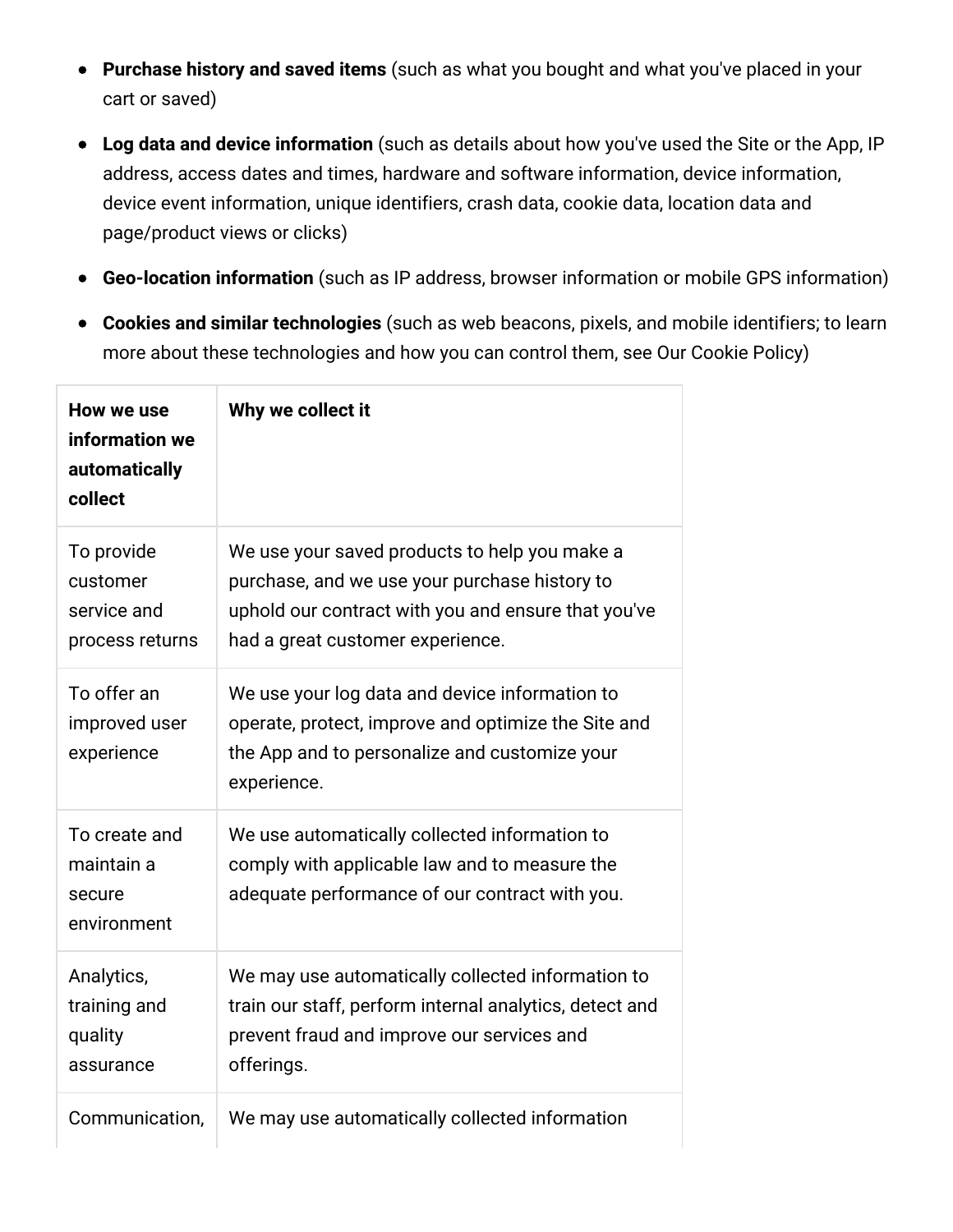| marketing and | such as cookies and similar technologies to provide |
|---------------|-----------------------------------------------------|
| advertising   | the most relevant advertising to you.               |

**Information we collect from third parties,** including third party services (for example if you link, connect, or login to the Site or the App with your Google, Facebook, Instagram or Twitter accounts) or other sources (such as your contacts or brands we partner with)

- **Your name and contact details** (such as your email address, mailing address, phone number and password)
- **Social media handles** (such as your Twitter or Instagram handle)  $\bullet$
- **Other information** (such as demographic data, fraud detection information and information about you and your activities, experiences and interactions on and off the Site and the App)

| How we use<br>information<br>from third<br>parties | Why we collect it                                                                                                                                                                                                                                                                                                                                                                                                           |
|----------------------------------------------------|-----------------------------------------------------------------------------------------------------------------------------------------------------------------------------------------------------------------------------------------------------------------------------------------------------------------------------------------------------------------------------------------------------------------------------|
| <b>Registration and</b><br>profile                 | We will use information from third party services if<br>you register with us using another service, such as<br>Facebook or Google, including Google's one-tap login<br>service. Connecting to third-party applications or<br>services is optional. If you create your account by<br>connecting through another service, we will collect<br>public information from that connected account to<br>help complete your profile. |
| Communication,<br>marketing and<br>advertising     | We may use information we collect or receive from<br>third parties to deliver and personalize our<br>communications with you, or to administer referral<br>programs, rewards, surveys, sweepstakes, contests<br>or other promotional activities.                                                                                                                                                                            |
| Non-member<br>referrals                            | We may obtain your information from a friend or<br>other contact who wants to invite you to use the Site<br>or App. We will use your information to facilitate your                                                                                                                                                                                                                                                         |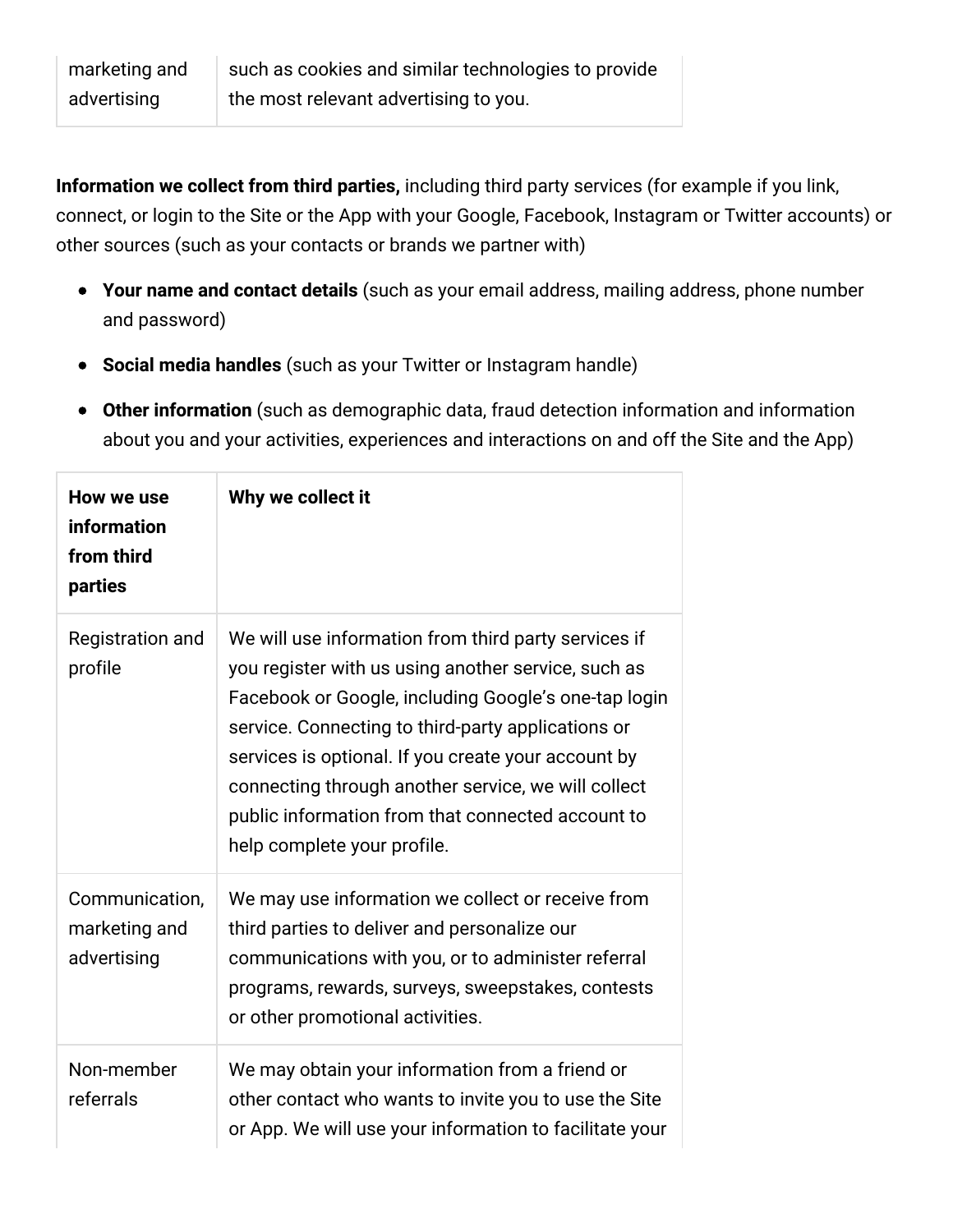|               | invitation and administer our referral program.        |
|---------------|--------------------------------------------------------|
| To create and | We may obtain your information from third party        |
| maintain a    | service providers and/or partners (e.g. identity       |
| secure        | verification services) and combine it with information |
| environment   | we have about you for fraud prevention and risk        |
|               | assessment efforts.                                    |

#### [Back](#top) to Top

## When We Share Your Information

We share your information with the following categories of recipients as an essential part of being able to provide the Site, the App, the Service and related services and offerings, including customer service, to you:

- Wayfair Inc. subsidiaries and affiliates. Wayfair subsidiaries include CastleGate Logistics Inc. and SK Retail, Inc.
- Companies and individuals that help us deliver our products to you, such as suppliers, payment service providers, logistics professionals, and delivery and freight companies.
- Professional service providers who help us run our business, such as marketing companies, software vendors, consultants, and advertising partners.
- Companies approved by you, such as social media sites (if you choose to link your accounts to us) and payment processors or financing providers and card issuing banks if you choose to use their services or offerings.
- Government and law enforcement agencies, to (i) comply with a legal process, subpoena, order, or other legal or regulatory requirement; (ii) enforce our Terms of Use or other policies; or (iii) pursue available legal remedies or defend legal claims.

We share your information with third parties only as described in this Privacy Policy, with your consent, or as disclosed at the time we collect your information. We may anonymize your information and share such anonymized information with third parties for any purpose permitted by applicable laws. [Back](#top) to Top

## Financing Providers

If you chose to apply for a financing product offered by a financing provider, we collect some of your financing information on behalf of that provider. Once you have completed the application form, we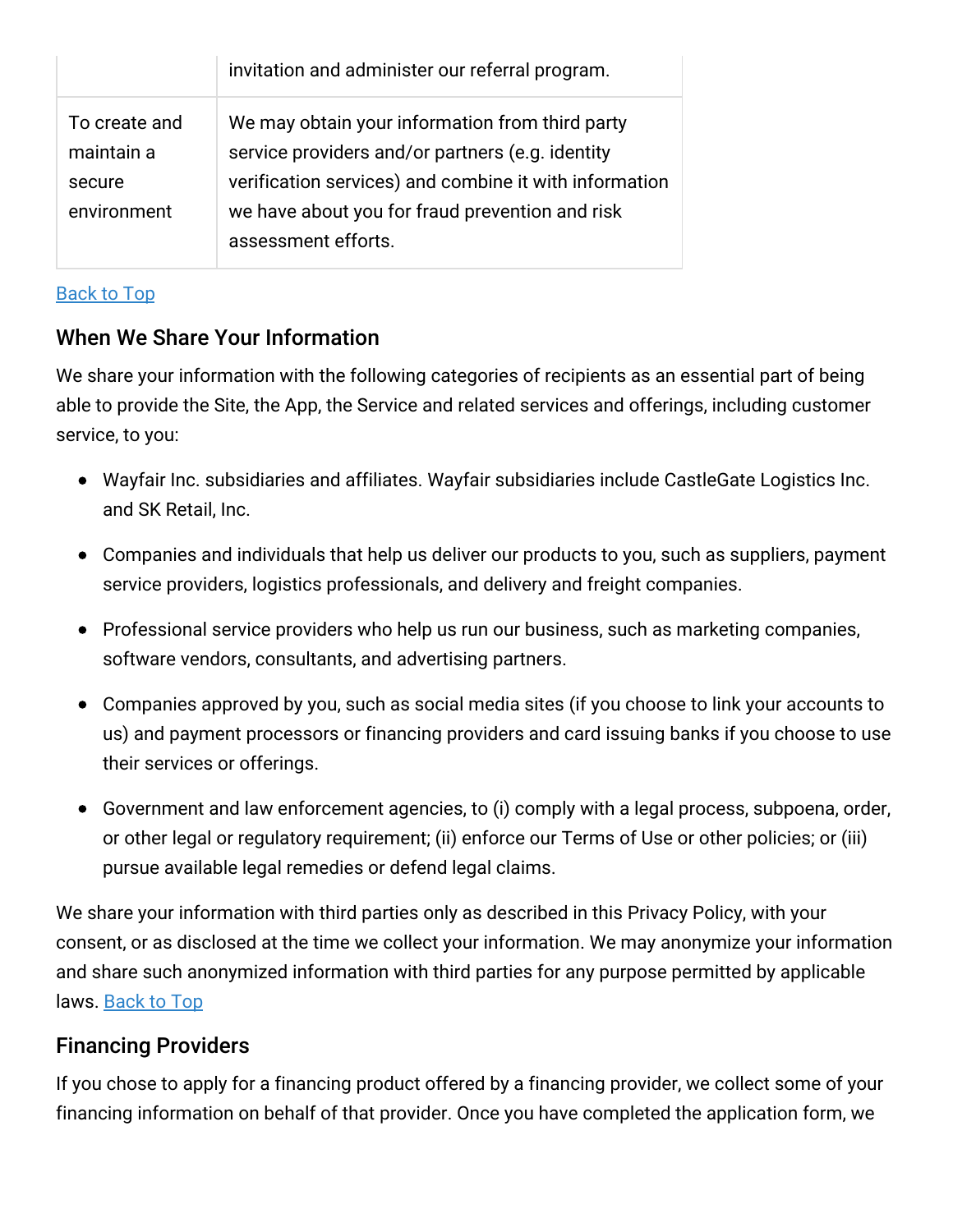send the data to the financing provider and delete it immediately from our systems, except for information we need to keep in order to provide services to you. We will not use your financing information for any other purpose. [Back](#top) to Top

## Our Cookie Policy

We use cookies when you visit our Site and App to analyze traffic, optimize performance and content and to provide an integrated and more personalized shopping experience for customers. Cookies are small text files that are stored by your Internet browser on your computer. While our cookies may change from time to time, we generally use the following types of cookies:

- **Functionality cookies,** which allow you to navigate the site and use our features.
- **Analytics cookies,** which allow us to measure, analyze and understand how our customers use the Site and to identify ways to improve both its functionality and your shopping experience. For example, we use Google Analytics to help us evaluate your use of the Site, to compile reports on website activity, and to provide other services related to website activity and internet usage. To learn how Google Analytics collects and processes data, please visit: "How Google uses information from sites or apps that use our services" located at [www.google.com/policies/privacy/partners](http://www.google.com/policies/privacy/partners).
- **Customer preference cookies,** which help us remember your preferences (like your language or location) and make your experience more personalized to you.
- **Targeting or advertising cookies,** which allow us to deliver digital ads relevant to you. These types of cookies also limit the number of times that you see an ad and help us measure the effectiveness of our marketing campaigns. We use cookies to help us identify and retarget users who may be interested in our products, services or offerings both on our Site and on third party websites. For example, we use proprietary technology to specifically target users by creating advertising material based on the users' previous behavior. To disable interest-based ads, please see Direct Marketing and Behavioral Advertising below.

You can prevent the use of cookies by changing the settings in your web browser so that (i) it does not accept new cookies, (ii) it informs you about new cookies, or (iii) it deletes all already received cookies. By deleting or disabling future cookies, your user experience may be affected and you might not be able to take advantage of certain functions of our Site (such as storing items in your Cart between visits, customizing your website experience, and making marketing messages more relevant).

We also use web beacons to help us identify your computer and evaluate user behavior, such as reactions to promotions. Web beacons are small GIF files that can be embedded in other graphics,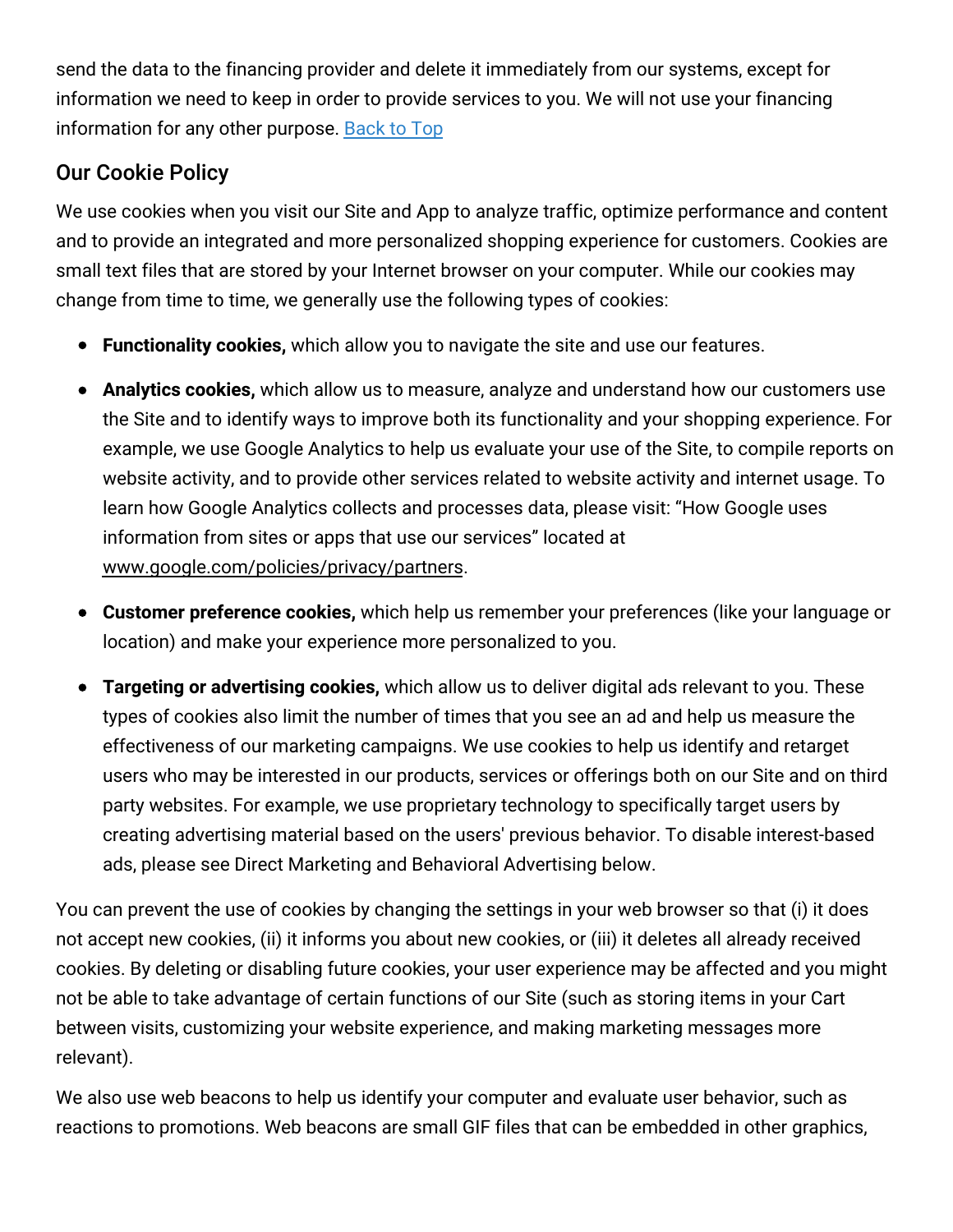emails, or similar. To prevent web beacons on our site, you can use tools such as AdBlock Plus. To prevent web beacons in emails, please set your mail program so that no HTML is displayed in messages. [Back](#top) to Top

## Direct Marketing and Behavioral Advertising

We may directly send you marketing communications and materials by email, postal mail and other channels to keep you informed of new products, promotions, and to provide other information we think may be of interest to you. You can stop receiving direct marketing messages from us at any time through your preferences [here](https://www.birchlane.com/v/account/email_subscriptions/manage) or by clicking any "unsubscribe" link in any marketing message you receive from us. Please note that it may take up to 48 hours to process your request and update our systems. Note that if you request that we stop sending you marketing messages, we will continue to send you administrative and service communications (such as order updates and other important or transactional information).

Please note that if you use more than one name or email address when communicating with Wayfair or using the Site of App, you may continue to receive communications from us to any name or email address not specified in your opt-out request.

We may also display tailored interest-based advertising on both Wayfair-owned and operated sites and unaffiliated sites. Interest-based ads, also sometimes referred to as personalized or targeted ads, are displayed to you based on information from activities such as purchasing on our sites, visiting sites that contain Wayfair content or ads, interacting with Wayfair tools, or using our payment services. We do this using a variety of digital marketing networks and ad exchanges, and we use a range of advertising technologies like web beacons, pixels, ad tags, cookies, and mobile identifiers, as well as specific services offered by some sites and social networks, such as Facebook's Custom Audience service.

We offer you choices about receiving interest-based ads from us. You can opt-out of certain interestbased ads that use our cookies by clicking [here.](https://terms.birchlane.io/en-US#birchlane-interestbasedads) You can also opt-out of receiving some third-party interest-based ads, or learn more about behavioral advertising, by visiting [www.aboutads.info/choices](http://www.aboutads.info/choices) or [www.networkadvertising.org/choices.](http://www.networkadvertising.org/choices) Please note that if you opt out of behavioral advertising, you will still see advertisements - they will just not be tailored to your interests. Also note that deleting browser cookies can remove the cookie preferences you have made, so you may need to opt-out again in the future. [Back](#top) to Top

## Blogs, Reviews and Forums

The Service also may from time to time offer publicly-accessible blogs, reviews or forums. Any information you provide in these areas may be read, collected and used by others who access them.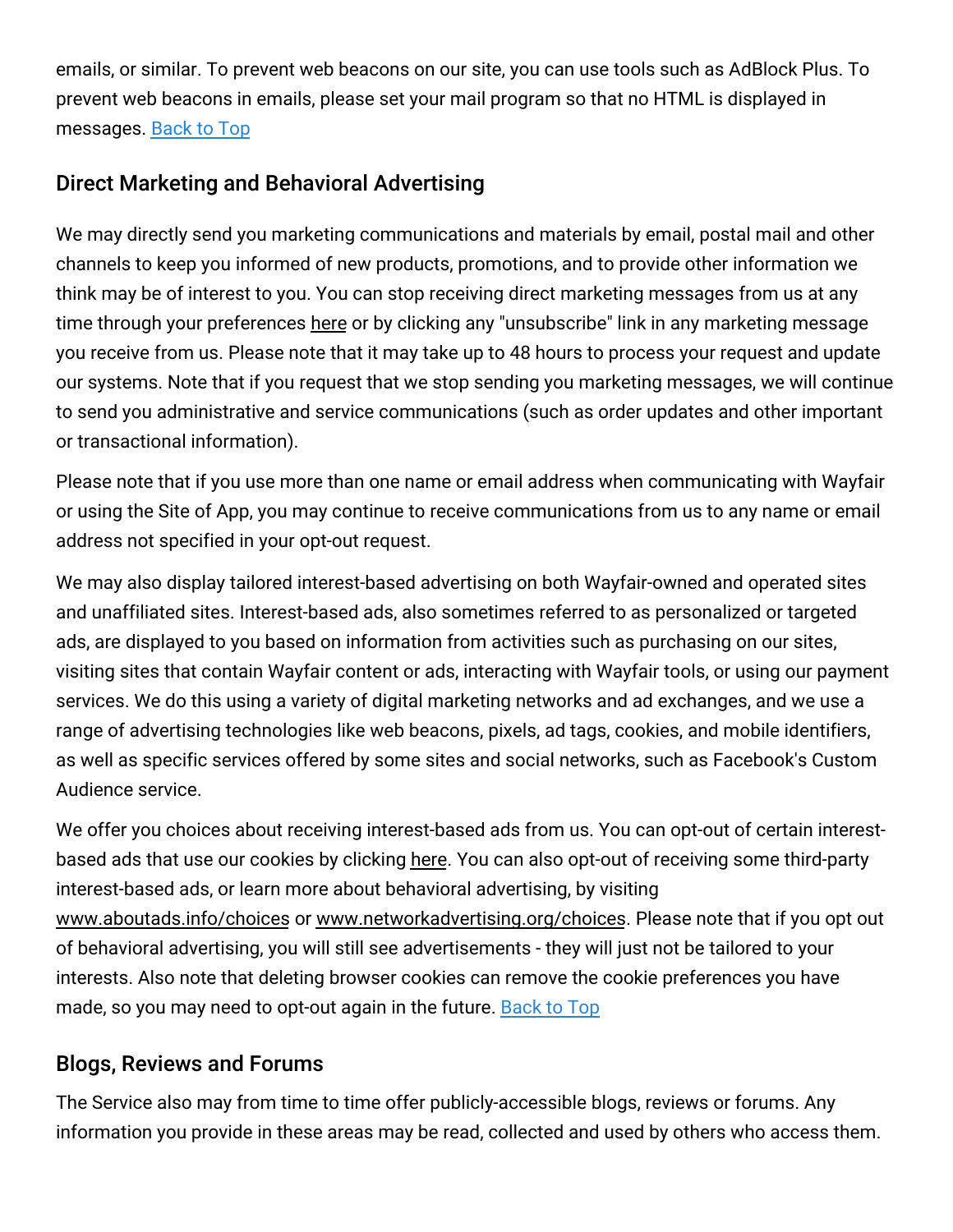To request removal of your information from blogs, customer reviews or forums, please contact us [here.](https://www.birchlane.com/privacy_rights_request) Please note that in some cases we may be unable to remove your information. [Back](#top) to Top

## Our Security Measures

The security of your information is important to us. We use appropriate technical and organizational safeguards to protect your information from unauthorized use, disclosure, and loss. Encryption technology, including current industry-standard encryption protocols, is used to protect personal information in certain areas of our websites during transmission across the Internet. We use a PCIcompliant payment service provider over a secured network. If you have questions about the security of your information, please contact us [here](https://www.birchlane.com/contact_us).

We encourage you to take reasonable measures to protect your password and your computer to prevent unauthorized access to your account. Remember to sign out of your account and close your browser window if you are using a shared computer in a public place such as a library or an Internet cafe. [Back](#top) to Top

## Keeping Your Information

We will keep your information for as long as you have an account or as long as we need it to fulfill the purpose for which it was collected or disclosed to you at the time of collection. We may also keep some of your information as required to meet legal or regulatory requirements, resolve disputes, prevent fraud or abuse, enforce our Terms of Use, or for other permissible purposes.

When we no longer have a need to keep your information, we will either delete it from our systems or anonymize it so that it no longer identifies you. [Back](#top) to Top

## Children's Privacy

The Site, App and Service are not directed to children, and we do not knowingly collect information from children under 13. If you are a parent or guardian and believe that we have information about your child, please contact us [here.](https://www.birchlane.com/privacy_rights_request) To learn more about how to protect your child online, visit the FTC's [www.OnGuardOnline.gov.](http://www.onguardonline.gov/) [Back](#top) to Top

## Information for Visitors from California and Outside of the United States

## Privacy Rights for California Residents

This privacy policy describes the categories of personal information we collect from you, the methods and business purposes of collecting such personal information, the categories of third parties with whom we may share it, and the rights you have regarding the personal information.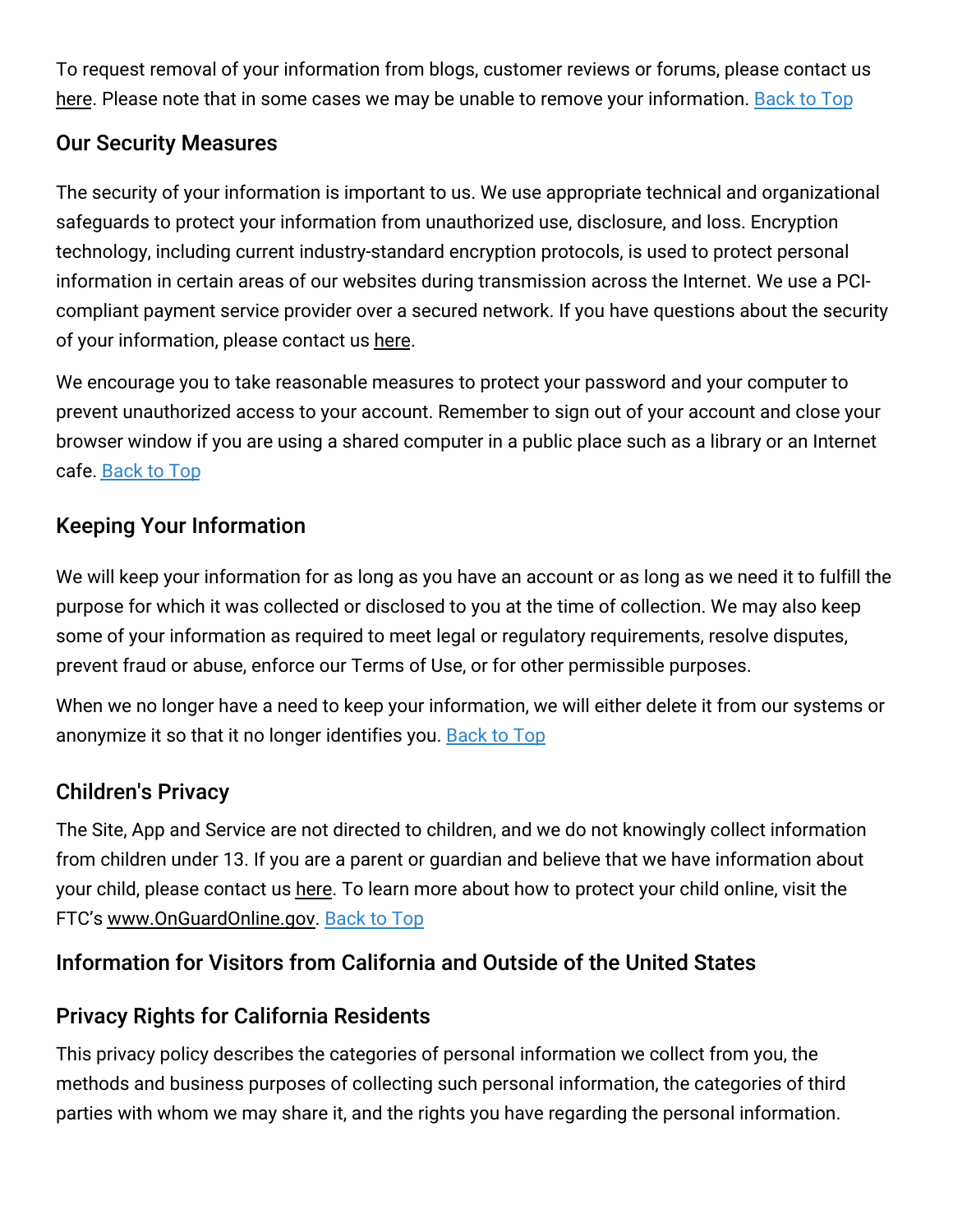California residents have the right to request that Wayfair disclose what personal information it collects, uses, discloses or sells. **Wayfair does not sell your personal information to third parties without your prior consent.** California residents also have the right to request the deletion of their personal information collected or maintained by Wayfair. If you wish to make a request for information or to delete your account, or for any questions about our privacy practices and compliance with California law, please contact us [here](https://www.birchlane.com/privacy_rights_request) or via email at

[DataProtectionOfficer@wayfair.com.](mailto:DataProtectionOfficer@wayfair.com) You can also designate an authorized agent to make a request on your behalf. Prior to responding to your request, we will verify your identity by matching any requested identifying information you provide against the information we have about you. We will not subject you to discriminatory treatment as a result of your choice to exercise your privacy rights. [Back](#top) to Top

## Right to Removal of Posted Information--California Minors

If you are under 18 years of age, reside in California, and have a registered account with Wayfair, you have the right to request removal of unwanted information that you publicly post on the Service. To request removal of such information, you can contact Wayfair as provided below. Upon receiving such a request, Wayfair will make sure that the information is not publicly available on the Service, but the information may not be completely or comprehensively removed from our systems and databases. [Back](#top) to Top

## Visitors from Outside of the United States

The Service is hosted in the United States. If you are visiting the Service from outside the United States, your information may be transferred to, stored and processed in the United States in accordance with this Privacy Policy and applicable US laws. Please note that data protection and other applicable laws of the United States may not be as comprehensive as those laws or regulations in your country or may otherwise differ from the data protection or consumer protection laws in your country. By using the Service, you consent to transfer of your information to our facilities as described in this Privacy Policy. [Back](#top) to Top

## Changes to this Privacy Policy

We may change this Privacy Policy from time to time to reflect new ways that we process your information. When we post modifications to this Privacy Policy, we will revise the "Last Updated" date at the top of this page. The modified Privacy Policy will be effective immediately upon posting on the Service. If we make significant changes that affect your information, we will provide you notice of such changes through the Site, the App, by email, or some other means of contact. We encourage you to periodically review this page for the latest information on our privacy practices. [Back](#top) to Top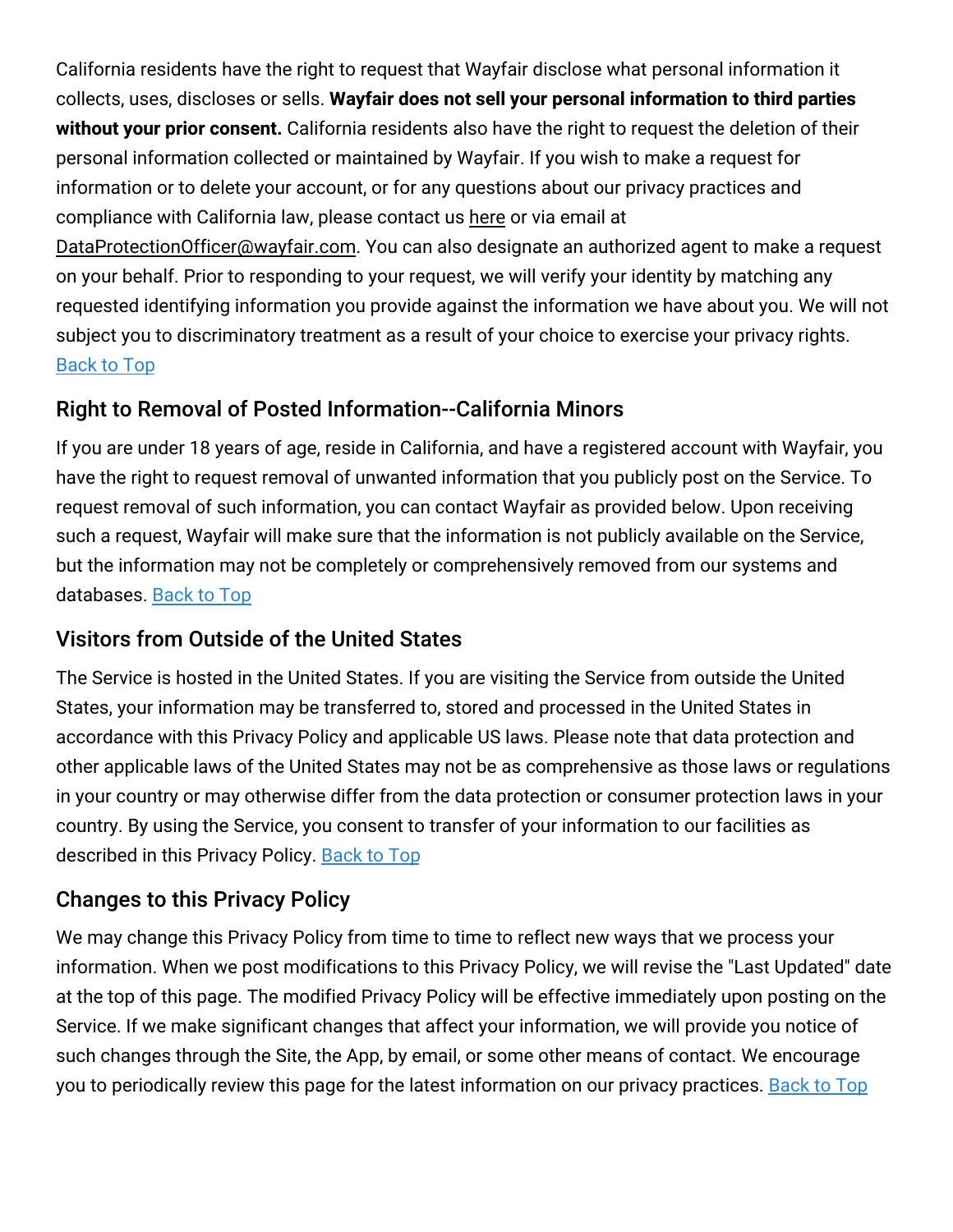## How to Contact Us

We always want to hear from our customers - especially with questions, comments or concerns about our privacy practices. Please don't hesitate to contact us [here](https://www.birchlane.com/contact_us) or in writing at:

Wayfair LLC Attention: Legal Department 4 Copley Place Boston, MA 02116

[Back](#top) to Top

# Terms of Use

Last Updated: April 1, 2022

Welcome to Birch Lane!

Wayfair LLC and its affiliated brands, including Wayfair.com, AllModern, Birch Lane, Joss & Main and Perigold ( "Birch Lane", "Wayfair", "we" or "us") provides this and other websites (including applications and other online services that are accessible through various desktop, tablet and mobile web browsers from time to time) (collectively, "**Sites**") subject to your compliance with these Terms of Use.

PLEASE READ THESE TERMS OF USE CAREFULLY BEFORE USING THE SITES.These Terms of Use constitute an agreement between Birch Lane and you. We recommend that you print out a copy of these Terms of Use for your records.

By using the Sites, you affirm that you are able and legally competent to agree to and comply with these Terms of Use. If you do not agree to these Terms of Use or if you are not legally competent to agree to them, then you may not use the Sites.

Please note that these Terms of Use contain provisions that govern the resolution of claims between Birch Lane and you, including an arbitration agreement, class action waiver, and jury trial waiver that affect your rights. In arbitration, there is no judge or jury and there is less discovery and appellate review than in court. Please see the Legal [Disputes](#disputes) section for complete details and review carefully.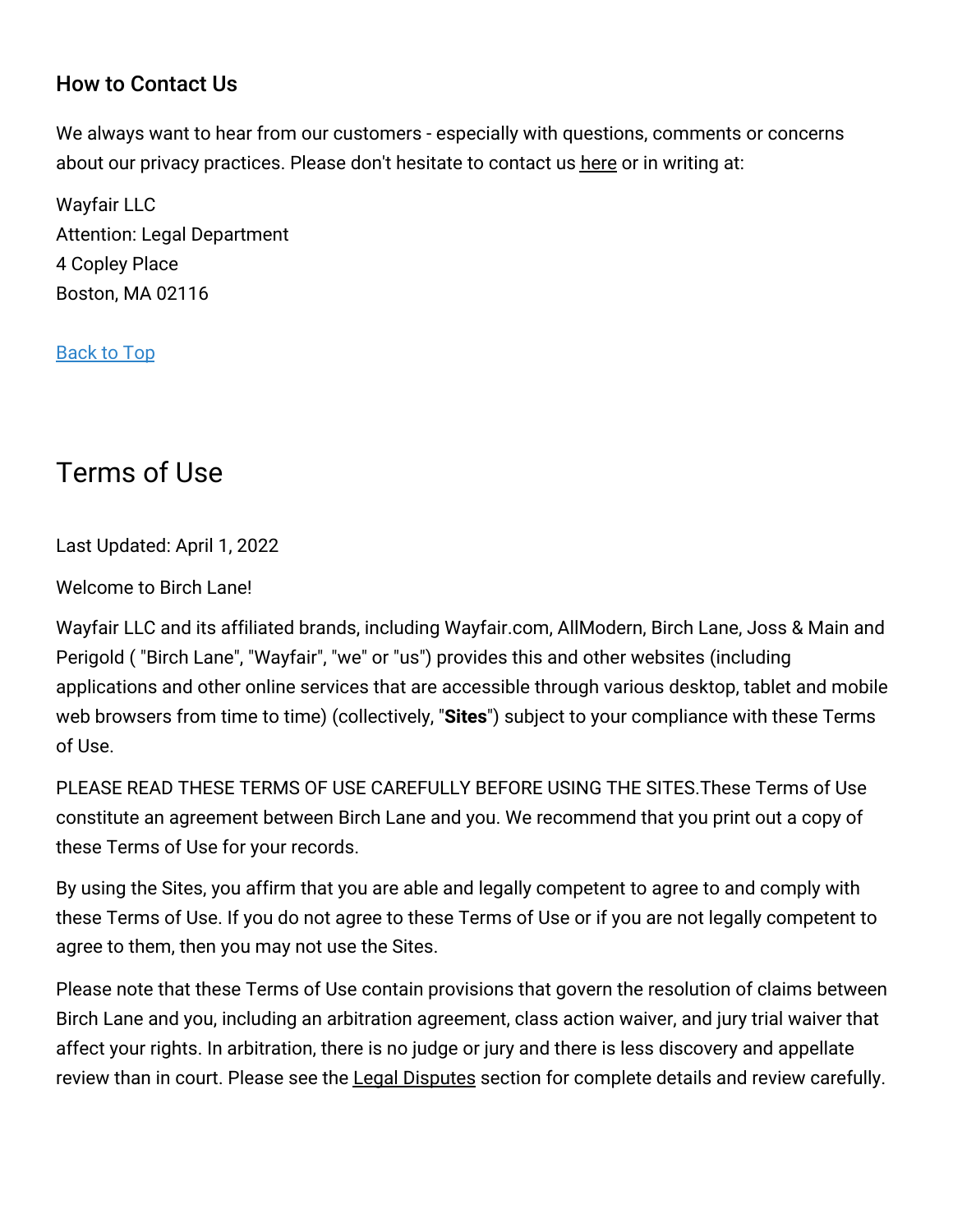## Privacy & Security

Please review our [Privacy](#privacy) Policy, which is incorporated into these Terms of Use and also governs your use of the Sites. To the extent there is a conflict between the terms of the Privacy Policy and these Terms of Use, the Terms of Use govern.

Information security is important to Birch Lane. We have established appropriate physical, electronic and managerial safeguards to protect the information that we collect from or about our users. Birch Lane does, however, reserve the right at all times to disclose any information as Birch Lane deems necessary to satisfy any applicable law, regulation, legal process or governmental request.

Please click [here](#security) for more information. [Back](#top) to Top

## Changes

Birch Lane reserves the right, at any time, to change these Terms of Use, our Privacy Policy and/or the Sites. Changes, however, shall not apply retroactively. Your use of the Sites following any such change constitutes your agreement to follow and be bound by the Terms of Use and/or Privacy Policy as revised. The revised Terms of Use and/or Privacy Policy supersede all previous versions, notices or statements regarding the Sites. If we request, you agree to sign a non-electronic version of these Terms of Use.

We will notify you of any change to these Terms of Use by any reasonable means, such as by updating the "Last Updated" date at the top of these Terms of Use. [Back](#top) to Top

## Intellectual Property Rights

The Sites contain valuable trademarks and service marks owned and used by Birch Lane, including but not limited to, Birch Lane, the Birch Lane design logo, Wayfair, Joss & Main, AllModern, Perigold, and the tag line "a zillion things home" (collectively, the "**Birch Lane Marks**"). Any use of the Birch Lane Marks without the prior written permission of Birch Lane is strictly prohibited. The arrangement and layout of the Sites, including but not limited to, the Birch Lane Marks, images, text, graphics, buttons, screenshots, music, digitally downloadable files, and other content or material (collectively, the "**Site Content**"), are the sole and exclusive property of Birch Lane.

UNAUTHORIZED COPYING, REPRODUCTION, MODIFYING, REPUBLISHING, UPLOADING, DOWNLOADING, POSTING, TRANSMITTING, MAKING DERIVATIVE WORKS OF OR DUPLICATING ALL OR ANY PART OF THE SITES IS PROHIBITED.

Birch Lane uses a network of independent product and content suppliers, distributors and other such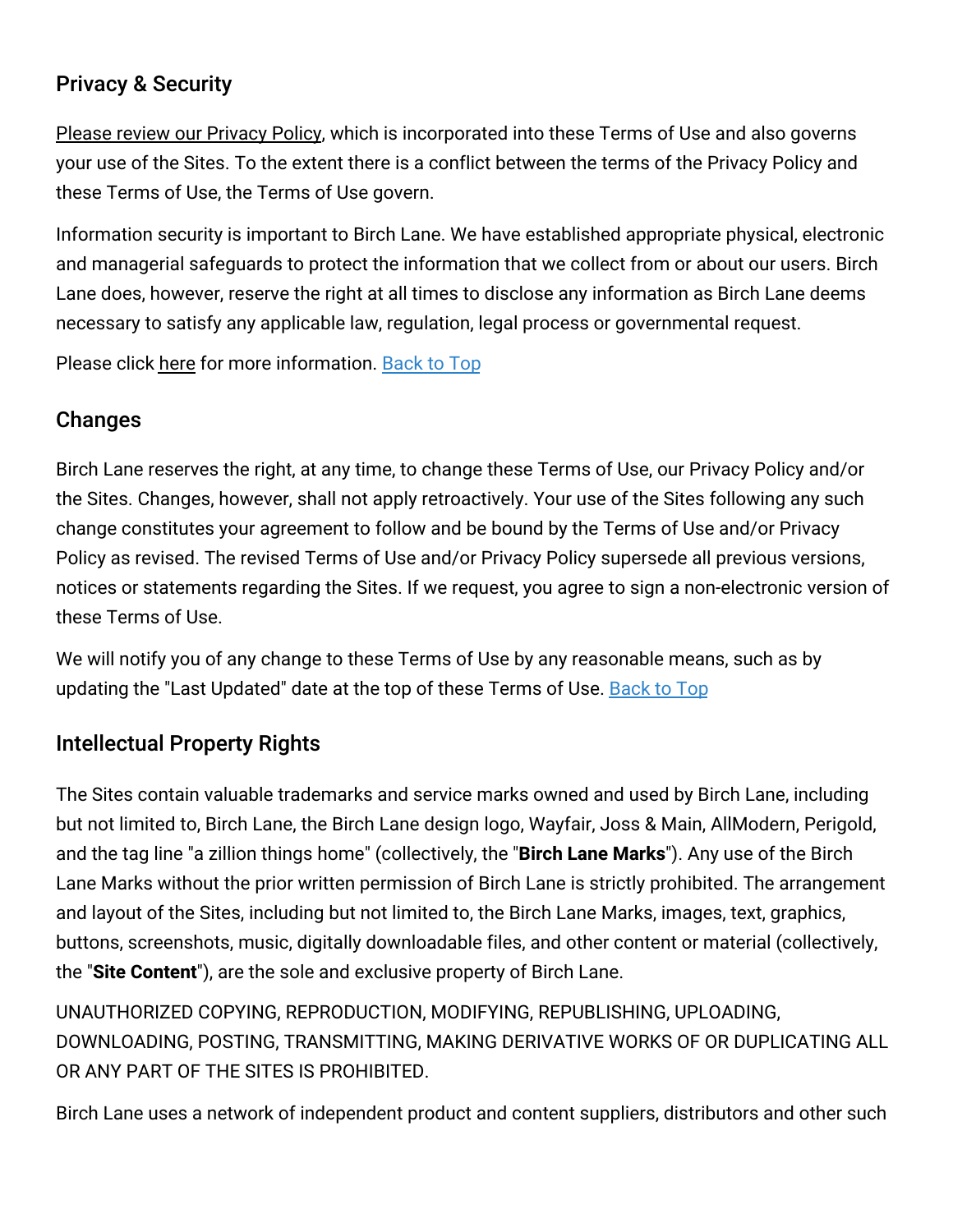third parties to supply some of the products and content advertised on the Sites. All other trademarks, service marks, product names, package designs and company names or logos associated with these product and content suppliers, distributors and other such third parties that are not owned by us but appear on the Sites are the property of their respective owners.

For claims of copyright infringement, please see our [Copyright](#copyright) Policy. [Back](#top) to Top

## User-Generated Content

From time to time, the Sites permit the submission of content, such as comments, blogs and product reviews, generated by you and other users ("**User Content**").

You are solely responsible for your own User Content and the consequences of posting or publishing it. Any User Content or other material, information or ideas that you submit to or post or publish on the Sites is non-confidential and non-proprietary.

By submitting User Content, you represent and warrant to Birch Lane that: (i) your User Content does not violate any copyright, trademark, trade secret, patent or other intellectual property right, any right of privacy or publicity of any third party or any applicable law, rule or regulation, (ii) you own or have the legal right to use and authorize Birch Lane to use your User Content, including written consent to use of any product or the name, voice, likeness or any other applicable personal rights of each identifiable person featured or referenced in your User Content and (iii) your User Content does not violate Birch Lane's Acceptable Use Policy set forth below.

As between you and Birch Lane, you will retain all of your ownership rights in and to your User Content. By submitting User Content to Birch Lane, you hereby grant to Birch Lane a perpetual, worldwide, non-exclusive, irrevocable, royalty-free, sublicensable (through multiple tiers) and transferable right and license to use, reproduce, distribute, edit, modify, translate, reformat, prepare derivative works based upon, display publicly, perform publicly and otherwise exploit (including but not limited to over the Internet, broadcast television or any other uses or media) your User Content, in whole or in part, including future rights that Birch Lane (or its successor) may otherwise become entitled to that do not yet exist, as well as new uses, media, means and forms of exploitation throughout the universe exploiting current or future technology yet to be developed. You also hereby grant each user of the Sites a non-exclusive license to access your User Content through the Sites and to use, access, watch, reproduce, distribute, transmit, forward, display and perform such User Content in whole or in part, to the extent permitted by the Sites under these Terms of Use.

Birch Lane does not endorse any User Content or any opinion, recommendation, or advice expressed therein. Birch Lane reserves the right but is not obligated to monitor User Content or other content sent to or through the Sites. **Birch Lane has the right to refuse, remove, edit or delete any User**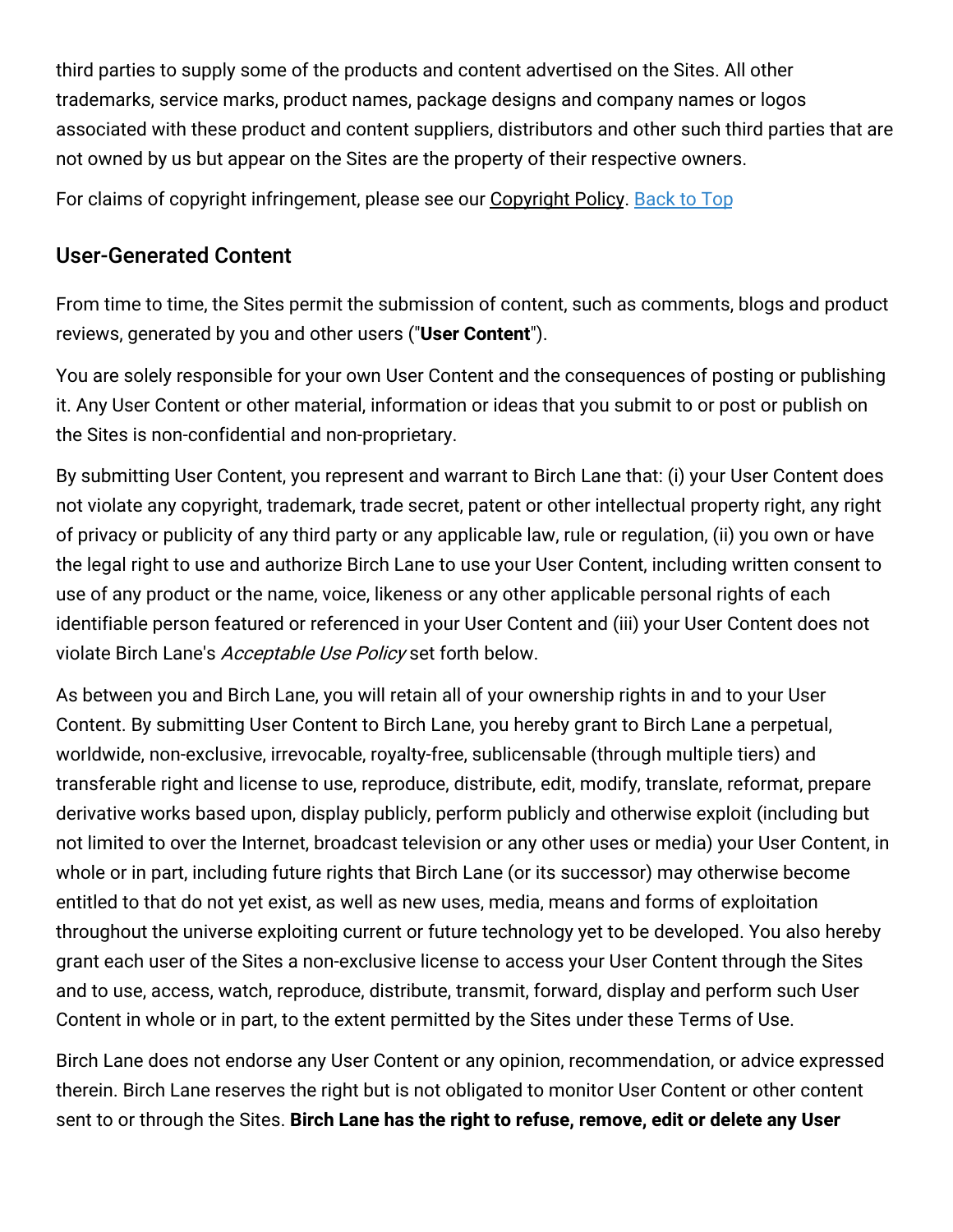**Content and/or to terminate any user's access to the Sites for any reason.** Birch Lane takes no responsibility for User Content. [Back](#top) to Top

## Social Media Tag Usage

BY USING #WAYFAIRATHOME, @WAYFAIR AND ANY OTHER SIMILAR SOCIAL MEDIA TAG IN ANY WAY RELATED TO ANY OF THE SITES, EACH USER AGREES TO PROVIDE WAYFAIR WITH AN UNRESTRICTED, IRREVOCABLE, ROYALTY-FREE, PERPETUAL, FULLY PAID-UP, TRANSFERABLE, WORLDWIDE LICENSE TO USE THE UPLOADED IMAGE(S) IN ANY AND ALL MARKETING MATERIALS, ON SPONSOR'S WEBSITES, AND THROUGH ALL SOCIAL MEDIA CHANNELS. EACH USER REPRESENTS AND WARRANTS THAT UPLOADED IMAGES DO NOT INFRINGE THE INTELLECTUAL PROPERTY RIGHTS OF ANY THIRD PARTY, INCLUDING, BUT NOT LIMITED TO, COPYRIGHTS AND TRADEMARK RIGHTS. [Back](#top) to Top

## Acceptable Use Policy

By submitting User Content and otherwise using the Sites, you agree not to: (i) submit any User Content that is protected by or otherwise subject to any third party intellectual property or proprietary rights (including any privacy and publicity rights) unless you own or have permission from the rightful owner of such rights to post such User Content and to grant Birch Lane all of the rights granted herein; (ii) upload, post, e-mail or otherwise transmit any content that is unlawful, harmful, threatening, abusive, harassing, tortious, defamatory, vulgar, obscene, libelous, hateful or racially, ethnically or otherwise objectionable; (iii) use the Sites to harm any person or entity, including Birch Lane; (iv) impersonate any person or entity, including but not limited to, a representative of Birch Lane, or falsely state or otherwise misrepresent your affiliation with a person or entity; (v) forge headers or otherwise manipulate identifiers in order to disguise the origin of any content transmitted to or through the Sites; (vi) upload, post, e-mail or otherwise transmit any unsolicited or unauthorized advertising, promotional materials, junk mail or any other form of solicitation; (vii) upload, post, e-mail or otherwise transmit any content that contains computer viruses or other computer code, files or programs that interrupt, destroy or limit the functionality of the Sites or any other computer software or hardware or telecommunications equipment; (viii) intentionally or unintentionally violate any applicable local, state, national or international laws, rules or regulations, including but not limited to those promulgated by the U.S. Federal Trade Commission, U.S. Securities and Exchange Commission; (ix) collect, store or use personal information about other users of the Sites without their consent; (x) use the Sites (including through submission of User Content) to disparage or make unsubstantiated claims about any person, third party or its/their products or services; (y) use any of the Sites in any manner that could overburden or impair any of the Sites or the networks or systems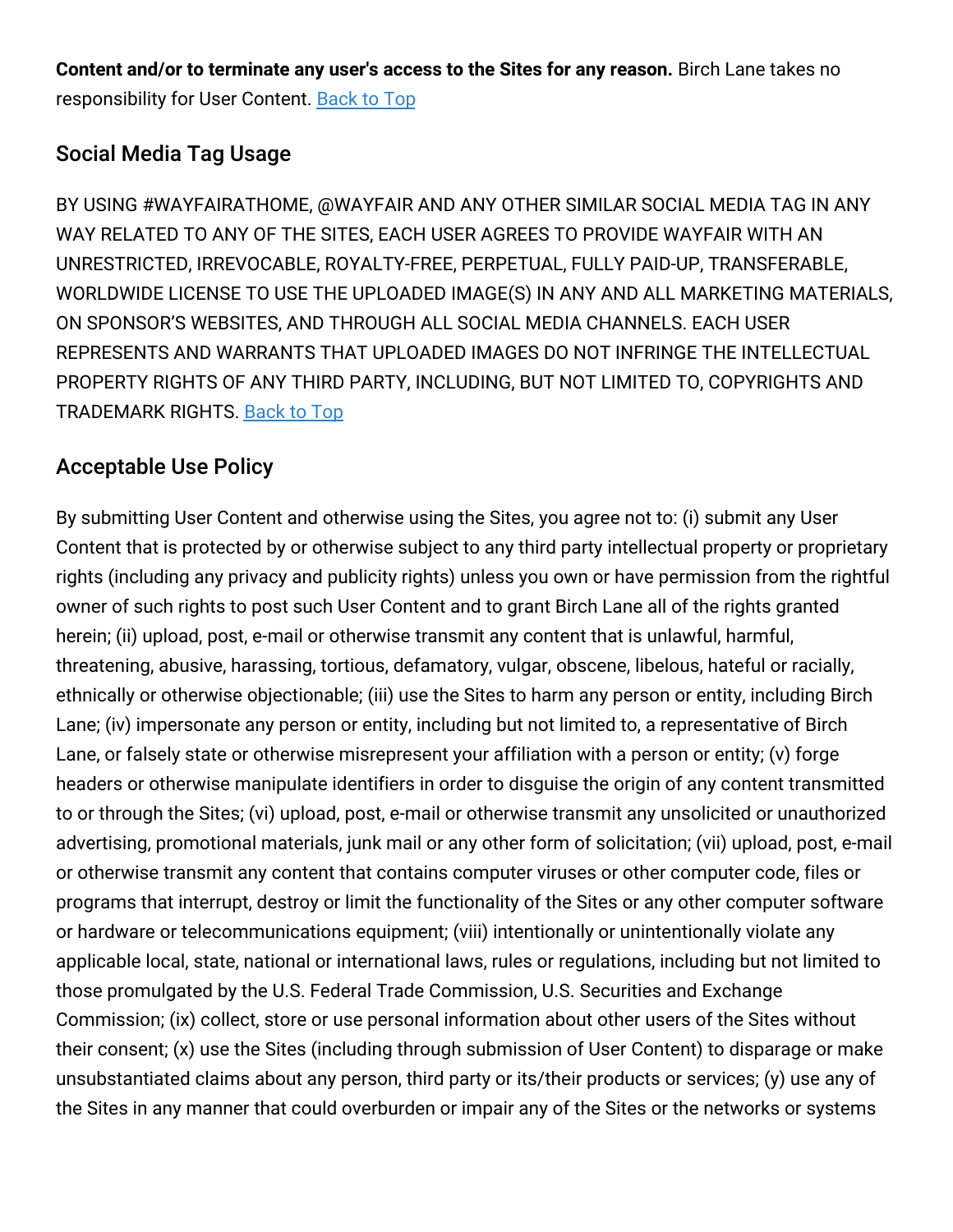connected to the Sites; and/or (z) use any device, software or instrumentality to interfere with the proper working of the Sites or disobey any requirements, procedures, policies or regulations of networks connected to the Sites.

You also agree that you will not violate or attempt to violate the security of the Sites. Violations of system or network security may result in civil or criminal liability. Birch Lane reserves the right to investigate occurrences which may involve such violations and may involve and cooperate with, law enforcement authorities in prosecuting users who have participated in such violations. [Back](#top) to Top

## Order Acceptance

The receipt of an order number or an email order confirmation does not constitute the acceptance of an order or a confirmation of an offer to sell. Birch Lane reserves the right, without prior notification, to limit the order quantity on any item and/or to refuse service to any customer. Verification of information may be required prior to the acceptance of an order. Prices and availability of products on the Sites are subject to change without notice. Errors will be corrected when discovered and Birch Lane reserves the right to revoke any stated offer and to correct any error, inaccuracy, or omission (including after an order has been submitted). Certain orders constitute improper use of the Sites and the Birch Lane Rewards Program described below. Birch Lane reserves the right, at its sole discretion, to refuse or cancel any order for any reason. Your account may also be restricted or terminated for any reason, at Birch Lane's sole discretion. Items purchased pursuant to a quantity discount may be re-priced upon cancellation. [Back](#top) to Top

## About Our Prices

Where a product listing on our Site references a higher price, typically denoted by a strikethrough (e.g. "\$549"), such higher price represents the retail price suggested by the manufacturer or supplier. In the absence of a price suggested by the manufacturer or supplier, this price represents the highest price at which we offered or sold the product at some point in the past. For "Flash Deals", where a product is temporarily being sold at a reduced price, an additional strikethrough price is presented that represents a recent previous price before the Flash Deal promotion. For members of the MyWay Program, if such higher price is accompanied by the MyWay logo, such price represents the offer price before applying MyWay Program benefits. The "Sale" tag on a product listing on our Site signifies that we are selling the product at a discount from a price in the previous 90 days.

When we use the term "Closeout," we mean either that the product has been permanently reduced and will not return to the original price or that the product is temporarily being sold at a reduced price in order to clear an overstock of either Wayfair or supplier inventory. Prices of products listed on our Site as "Closeout" may fluctuate during the "Closeout" promotion period for such products. For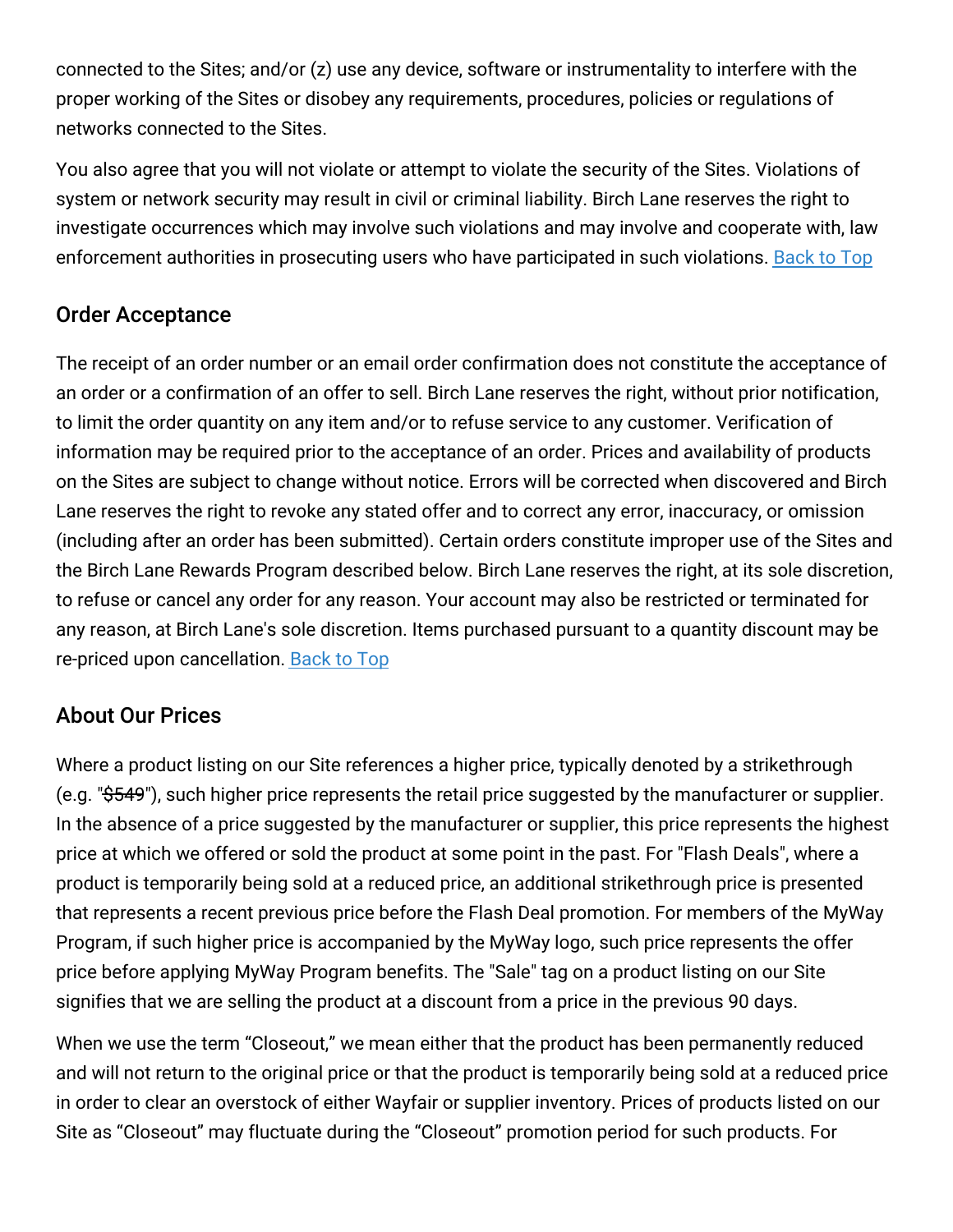temporary "Closeout" pricing, such products may return to prices that are equal to or greater than their original prices upon expiration of the applicable "Closeout" promotion period.

We do not price match. Promotional codes can only be applied during purchase. Customer Service will be unable to honor any promotional code adjustments post-order. [Back](#top) to Top

### Birch Lane Rewards Program

The Birch Lane Rewards Program (the "**Rewards Program**") is exclusively for users of the Sites who have registered for the Rewards Program in accordance with the directions set forth below and on the Sites. Rewards Dollars may be applied to future purchases at the Participating Sites in accordance with these Terms of Use. Please click [here](#rewards) for complete Rewards Program details, as may be in effect from time to time and which are incorporated herein by reference. [Back](#top) to Top

### Links to Other Websites

The Sites may contain links to third-party websites ("**Other Sites**") that are not under Birch Lane's control. Birch Lane makes no claim and accepts no responsibility regarding the quality, nature or reliability of the Other Sites that are accessible by hyperlinks from the Sites or link to the Sites. Birch Lane provides these links to you as a convenience and the inclusion of any link does not imply endorsement by Birch Lane of Other Sites or any association with the operators of such Other Sites. You are responsible for viewing and abiding by the privacy statements and terms of use posted at any third-party sites. [Back](#top) to Top

## Mobile Devices, SMS, and Mobile Applications

If you use a mobile device to access pages of the Sites optimized for mobile-viewing, opt in to receive SMS (text messages) from Wayfair (as/when available), or use a mobile application, the following additional terms and conditions ("**Mobile Terms**") also apply to you. Your access to the Sites via your mobile device or use of a mobile application confirms your agreement to these Mobile Terms, as well as the rest of the Terms of Use.

By opting in, you agree to receive promotional SMS text messages on your mobile device, message frequency varies. Our SMS text messaging programs may include promotional messages (84047), shopping cart reminders (84047), order updates (76069), and authentication texts (76069). Your consent is not required as a condition of purchasing any goods or services from Wayfair. You can opt out at any time and for any reason by following provided instructions or by texting "STOP" to the number associated with the SMS message. You will receive one further message confirming you are unsubscribed. After this, you will no longer receive SMS messages from Wayfair. If you wish to join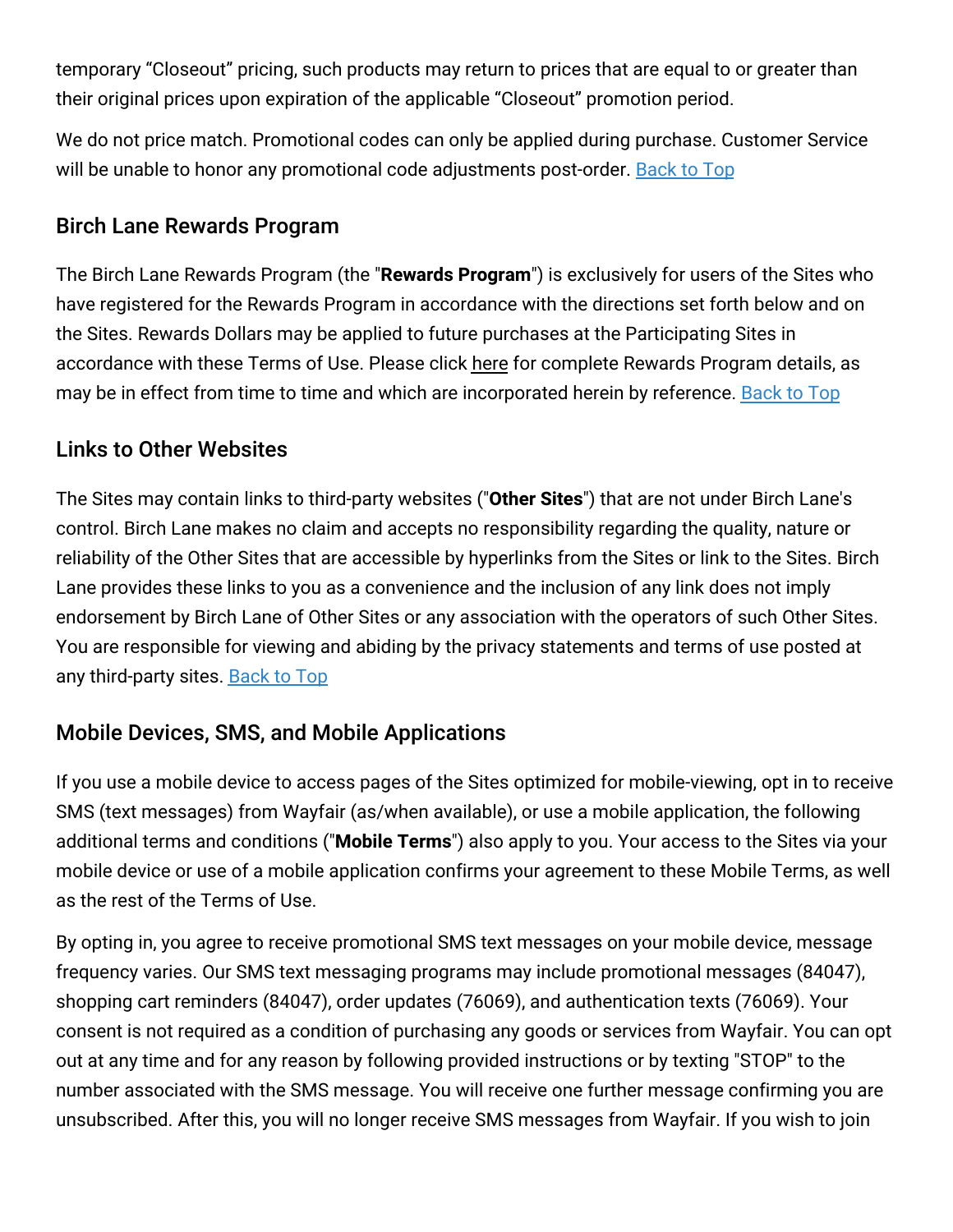again, you can opt in at any time. If you have any questions or require further assistance, you may respond "HELP" to the number associated with the SMS message. For more information, please contact us by emailing [support@wayfair.com](mailto:support@wayfair.com) (please reference "Questions about SMS").

By agreeing to receive SMS messages from Wayfair, you certify that you are over 18 years of age and (a) you are the mobile account holder or (b) you have the account holder's permission to enroll the designated mobile phone number and understand that message and data rates may apply. You agree that you are solely responsible for all message and data charges that apply to use of your mobile device to access the Sites or use of a mobile application. All such charges are billed by and payable to your mobile service provider. Please contact your participating mobile service provider for pricing plans, participation status and details. Carriers are not liable for delivered or undelivered content. You understand that wireless through Wi-Fi or a participating mobile service provider may not be available in all areas at all times and may be affected by product, software, coverage or other service changes made by your mobile service provider or otherwise. Additional terms and conditions may apply to your use of a mobile application, based on the type of mobile device on which you install and use the mobile application. [Back](#top) to Top

## Notice to California Residents

California Proposition 65 requires that special warnings be provided when products contain chemicals known by the State of California to cause cancer, birth defects, or other reproductive harm if the use of those products may cause exposure to those chemicals above specific limits. These warnings relate to some but not all tools, lead crystal glassware, ceramic tableware, tiffany style lamps, and electrical cords. Please call us prior to ordering if you have any questions regarding the safety of these products.

Pursuant to California Civil Code Section 1789.3, Birch Lane provides users of the Sites with the following notice: You may report complaints to the Consumer Information Division of the California Department of Consumer Affairs in writing at 1625 North Market Blvd., Suite N 112, Sacramento, CA 95834, or by telephone at 800-952-5210. [Back](#top) to Top

#### Communications with Birch Lane

For all communications made to or with Birch Lane, including but not limited to feedback, questions, comments, suggestions and the like: (i) you will have no right to confidentiality in your communications and Birch Lane will have no obligation to protect your communications from disclosure; (ii) Birch Lane will be free to reproduce, use, disclose and distribute your communications to others without limitation; and (iii) Birch Lane will be free to use any ideas, concepts, know-how, content or techniques contained in your communications for any purpose whatsoever, including, but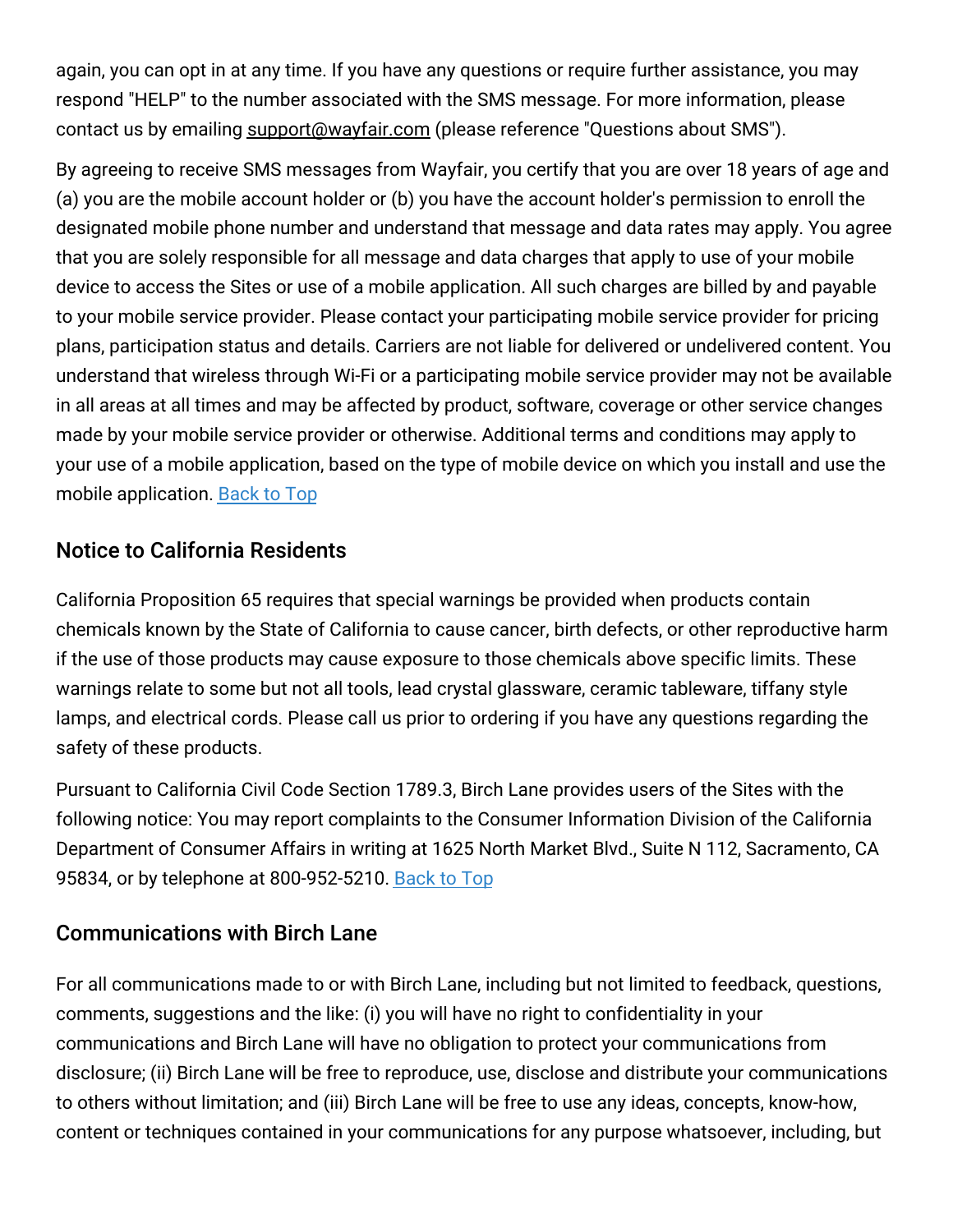not limited to, the development, production and marketing of products and services that incorporate such information. [Back](#top) to Top

## Indemnity

You agree to indemnify and hold Wayfair and its agents and licensors harmless from any claim or demand, including reasonable attorneys' fees, made by any third party due to or arising out of (i) your use of the Sites, including any User Content you submit, post to or transmit through the Sites, (ii) your violation of these Terms of Use or (iii) your violation of any rights of another user. [Back](#top) to Top

## Disclaimer of Warranties

Wayfair intends for the information and data contained in the Sites to be accurate and reliable but since the information and data have been compiled from a variety of sources, they are provided 'AS IS' and "AS AVAILABLE". You expressly agree that your use of the Sites and any information contained therein is at your sole risk. Accordingly, to the extent permitted by applicable law, WAYFAIR EXPRESSLY DISCLAIMS ALL WARRANTIES AND CONDITIONS, EXPRESS OR IMPLIED, INCLUDING WITHOUT LIMITATION, IMPLIED WARRANTIES AND CONDITIONS OF TITLE, NON-INFRINGEMENT, ACCURACY, MERCHANTABILITY AND FITNESS FOR A PARTICULAR PURPOSE, AND ANY WARRANTIES AND CONDITIONS THAT MAY ARISE FROM COURSE OF DEALING, COURSE OF PERFORMANCE OR USAGE OF TRADE. Some jurisdictions do not allow the disclaimer of warranties or conditions so such disclaimers may not apply to you. [Back](#top) to Top

## Limitation on Liability

IN NO EVENT WILL WAYFAIR OR ITS OFFICERS, MANAGERS, MEMBERS, EMPLOYEES, AGENTS, SUCCESSORS, SUBSIDIARIES, DISTRIBUTORS, AFFILIATES OR THIRD PARTIES PROVIDING INFORMATION ON THIS SITE OR VIA OTHER CHANNELS, INCLUDING BUT NOT LIMITED TO PHONE AND EMAIL, BE LIABLE TO ANY USER OF THE SITES OR ANY OTHER PERSON OR ENTITY FOR ANY DIRECT, INDIRECT, SPECIAL, INCIDENTAL, PUNITIVE, CONSEQUENTIAL OR EXEMPLARY DAMAGES (INCLUDING, BUT NOT LIMITED TO, DAMAGES FOR LOSS OF PROFITS, LOSS OF DATA OR LOSS OF USE) ARISING OUT OF THE USE OR INABILITY TO USE THE SITES OR ANY INFORMATION CONTAINED THEREIN, INCLUDING USER CONTENT, WHETHER BASED UPON WARRANTY, CONTRACT, TORT, OR OTHERWISE, EVEN IF WAYFAIR HAS BEEN ADVISED OF OR SHOULD HAVE KNOWN OF THE POSSIBILITY OF SUCH DAMAGES OR LOSSES.

You hereby acknowledge that the preceding limitation on liability will apply to all content, merchandise and services available through the Sites or other channels. Because some jurisdictions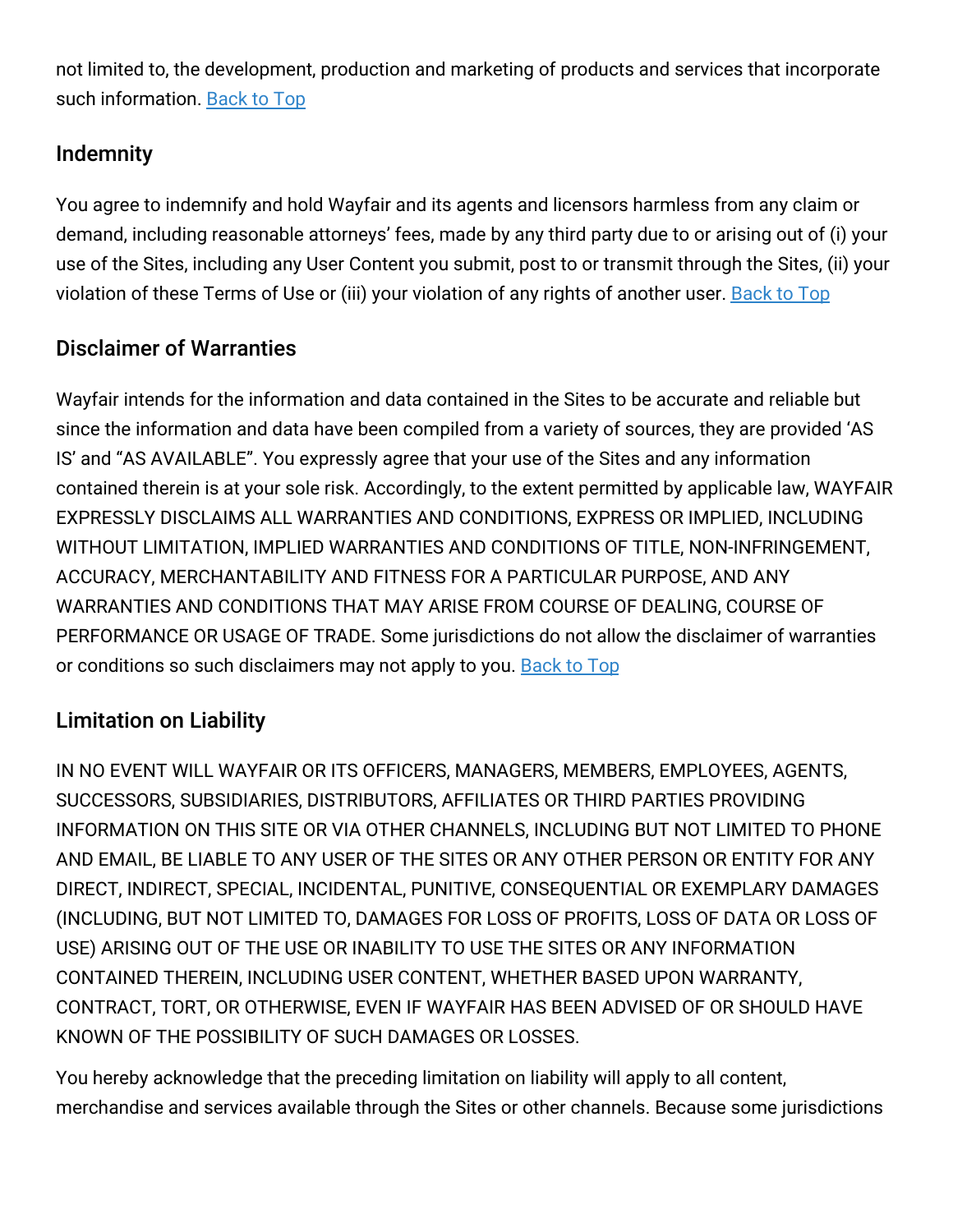do not allow the exclusion or limitation of liability for consequential or incidental damages, in such jurisdictions liability is limited to the fullest extent permitted by law. Regardless of the previous paragraphs, if Wayfair is found to be liable, our liability to you or to any third party is limited to the greater of (a) the amount in dispute not to exceed the total amount which you paid to us in the twelve (12) months prior to the action giving rise to the liability or (b) USD \$100.

## **IN ADDITION, TO THE FULLEST EXTENT PERMITTED BY LAW, YOU MUST PROVIDE NOTICE TO WAYFAIR OR BIRCH LANE, PURSUANT TO THE PROCESS REFERENCED BELOW, OF ANY CLAIM WITHIN ONE YEAR OF ITS ACCRUAL OR YOUR CLAIM IS WAIVED AND TIME-BARRED.** [Back](#top) to Top

## Legal Disputes

**PLEASE READ THIS SECTION CAREFULLY. EXCEPT AS THE TERMS OF USE OTHERWISE PROVIDE, YOU WAIVE YOUR RIGHTS TO TRY ANY CLAIM IN COURT BEFORE A JUDGE OR JURY AND TO BRING OR PARTICIPATE IN ANY CLASS, COLLECTIVE, OR OTHER REPRESENTATIVE ACTION.** Other rights that you would have if you went to court, such as access to discovery or appeals, also **might be unavailable or limited in arbitration.**

#### **Agreement to Binding Arbitration; Class Action Waiver**

**Any dispute, claim or controversy (that is not resolved informally as set forth below) between you and Wayfair or Birch Lane, its agents, employees, officers, directors, principals, successors, assigns, subsidiaries or affiliates (collectively for purposes of this section, 'Wayfair') arising from or** relating in any way to: (1) these Terms of Use and their interpretation or the breach, termination or **validity thereof, and the relationships which result from these Terms of Use; (2) your use of any website owned or operated by Wayfair and its affiliated brands; or (3) any products or services sold or distributed by Wayfair and its affiliated brands or through any website owned or operated by Wayfair and its affiliated brands (collectively, "Covered Disputes") will be resolved by binding arbitration, rather than in court. Covered Disputes shall be interpreted broadly.**

#### **Mandatory Informal Dispute Resolution**

Wayfair values its customers and seeks to resolve disputes informally where possible. Before formally pursuing a Covered Dispute in arbitration, you agree to first send a detailed notice ("Notice") to Wayfair by email at [legal@wayfair.com.](mailto:legal@wayfair.com) If Wayfair has a dispute with you, Wayfair agrees to first send a detailed Notice to your e-mail address on file with us. Your Notice must contain all of the following information: (1) your full name; (2) your address, telephone number, and email address; (3)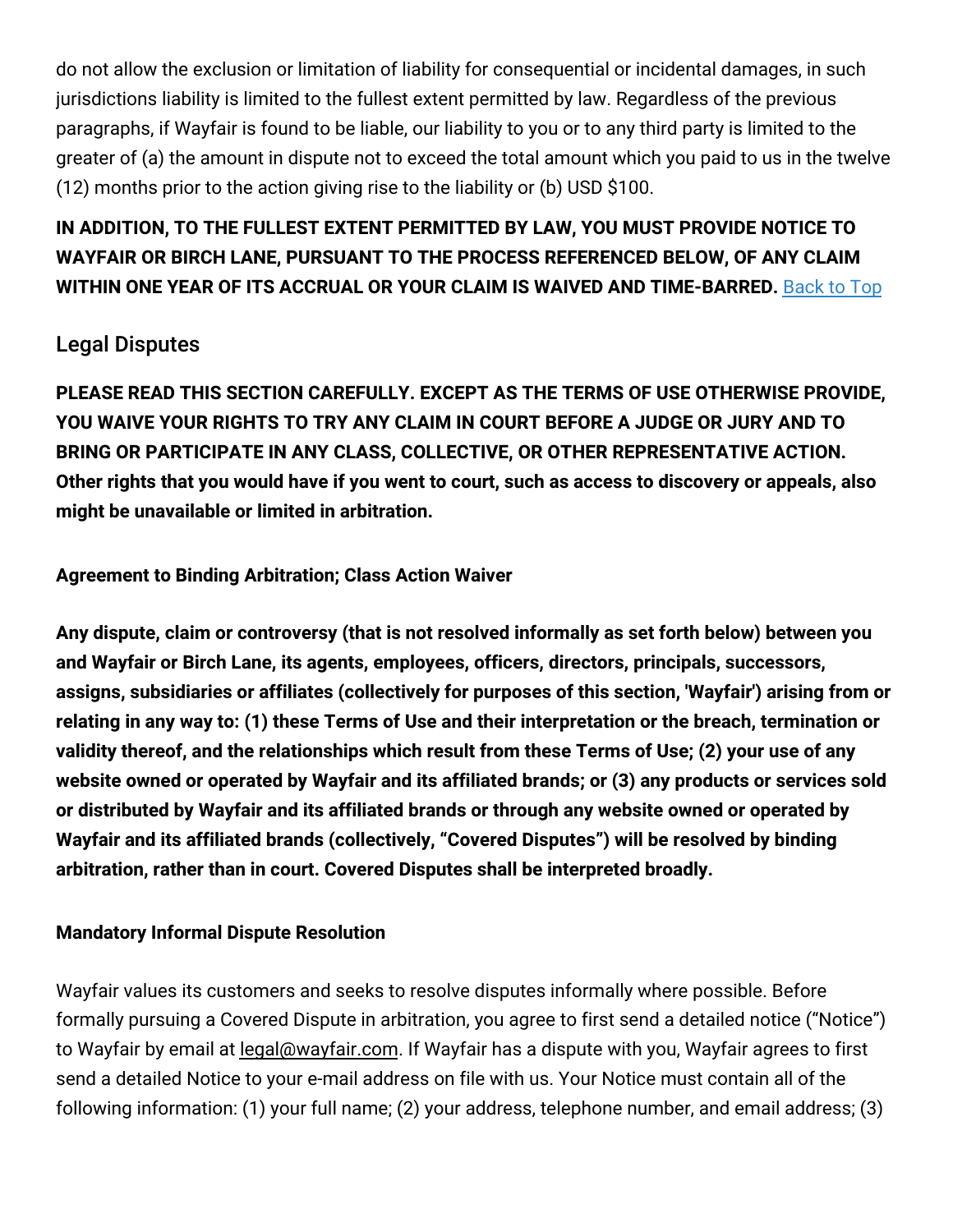information sufficient for Wayfair to identify any transaction at issue (e.g., your order number, order confirmation communication, etc.); and (4) a detailed description of your dispute, the nature and basis of your claim(s), and the nature and basis of the relief you are seeking with a calculation for it. You must personally sign this Notice. Wayfair's Notice will likewise set forth (1) information sufficient for you to identify any transaction at issue and (2) a detailed description of our dispute, the nature and basis of our claim(s), and the nature and basis of the relief we are seeking with a calculation for it. You and Wayfair agree to negotiate in good faith about the dispute in an effort to swiftly resolve it to your satisfaction without the need for a formal proceeding. Should Wayfair request a telephone conference with you in an effort to resolve your dispute as part of this informal process, you agree to personally participate (with your counsel if you are represented). This process should result in resolution of the dispute, but if for some reason it is not resolved within 60 days after receipt of a fully completed Notice and the parties have not agreed to extend this time period, you or Wayfair may initiate an arbitration. Compliance with and completion of this mandatory informal dispute resolution process is a condition precedent to filing any demand for arbitration. The statute of limitations and any filing fee deadlines shall be tolled while the parties engage in this process. Unless prohibited by applicable law, the arbitration administrator shall not accept or administer any demand for arbitration unless the claimant has certified in writing that they have fully complied with this process. This certification shall be personally signed by you or Wayfair. A court shall have the authority to enjoin the filing or prosecution of arbitrations without first providing a fully completed Notice and participating in good faith in this informal dispute resolution process.

#### **Initiating Arbitration and Arbitration Rules**

Any arbitration between you and Wayfair shall be administered by National Arbitration and Mediation ("NAM") in accordance with NAM's operative Comprehensive Dispute Resolution Rules and Procedures (the "NAM Rules") in effect at the time any demand for arbitration is filed with NAM, as modified by this Legal Disputes Section. For a copy of the NAM Rules, please visit https://www.namadr.com/resources/rules-fees-forms or contact NAM at NAM's National Processing Center at 990 Stewart Avenue, 1st Floor, Garden City, NY 11530 and email address commercial@namadr.com. If NAM is unavailable or unwilling to administer the proceeding under the Legal Disputes Section as written, the parties agree that the arbitration shall be administered by the American Arbitration Association ("AAA") pursuant to the AAA Consumer Arbitration Rules and the Consumer Due Process Protocol (collectively, "AAA Rules") in effect at the time any demand for arbitration is filed with AAA, as modified by this Legal Disputes Section. If the AAA is unavailable or unwilling to apply this Legal Disputes Section as written, the parties shall mutually agree on an alternative administrator that will administer the proceeding under the Legal Disputes Section as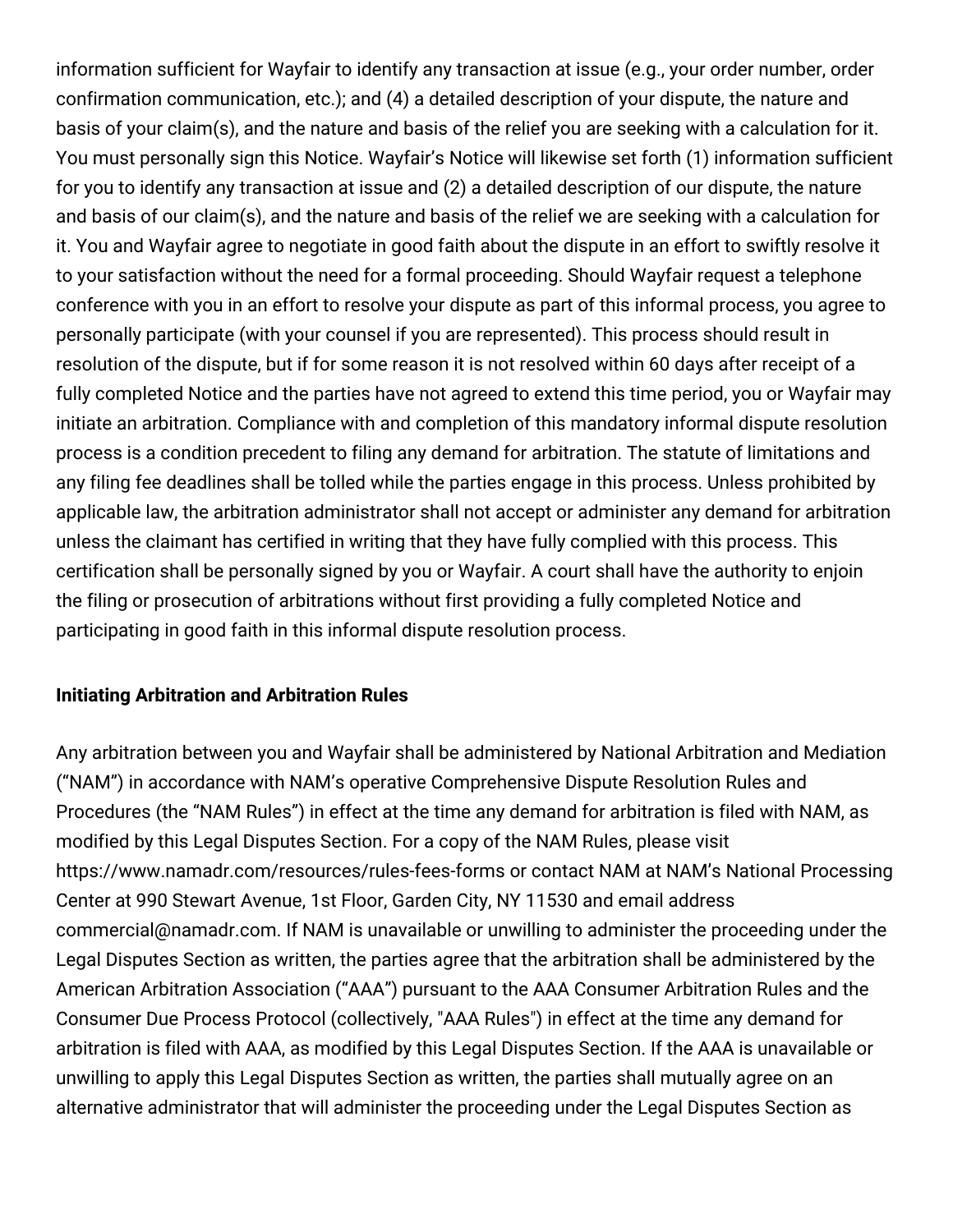written. If the parties are unable to agree, they will petition a court of competent jurisdiction to appoint an arbitration administrator that will do so. Any arbitration will be held before a single neutral arbitrator.

To begin an arbitration proceeding, you must send the demand for arbitration or arbitration notice form made available from the arbitration administrator and supplement that form with a detailed description of your claim, including with the information required for your Notice and the accompanying signed certification of compliance with the informal process referenced above (collectively referred to as "demand for arbitration"), to NAM (or to AAA if it is the administrator as set forth above). You must personally sign your demand for arbitration. You agree to also send Wayfair a copy of your demand for arbitration at [legal@wayfair.com.](mailto:legal@wayfair.com) If Wayfair initiates arbitration, we will send a copy of our demand for arbitration to your email address on file with us.

You may choose to have the arbitration conducted by telephone, virtually, based on written submissions, or in person in the county where you live or at another location reasonably convenient for you, or at a mutually agreed-upon location. Wayfair reserves the right to request an in-person or videoconference hearing at any point within 14 days after its deadline to file any answer. After that time, Wayfair retains the right to request an in-person or virtual hearing from the arbitrator, which the arbitrator may elect to require along with your participation (with your counsel if you are represented). Should a hearing take place in person, it shall take place consistent with the geographic parameters set forth above.

#### **Arbitration Fees**

Payment of all filing, administration and arbitrator fees will be governed by the NAM Rules (or the AAA Rules should AAA be the designated administrator as set forth above). Upon a showing of financial hardship, Wayfair will consider your request to promptly reimburse your portion of the arbitration fees provided for in the NAM (or AAA) Rules.

#### **Arbitrator Authority**

**The arbitrator has the sole authority to and shall address all claims or arguments by both parties concerning the formation, legality, and enforceability of this arbitration clause, the scope of this clause, and the arbitrability of any claim or issue arising between us.**

There is no judge or jury in arbitration, and court review of an arbitration award is limited. However, an arbitrator can award on an individual basis the same damages and relief as a court (including injunctive and declaratory relief or statutory damages) only in favor of the individual party seeking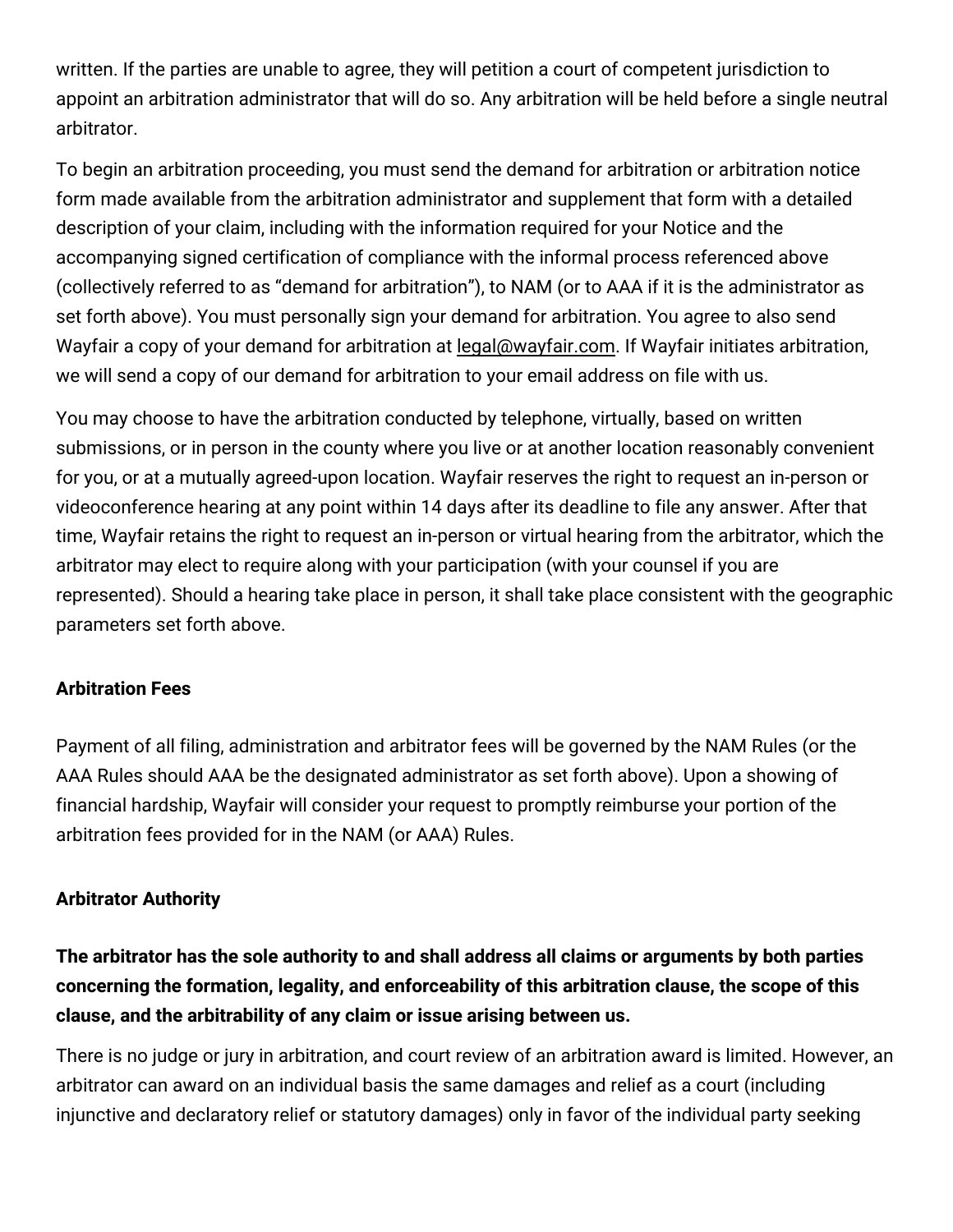relief and only to the extent necessary to provide relief warranted by that party's individual claim. The arbitrator may not award relief for or against anyone who is not a party to the proceeding. The arbitrator is bound by and must follow the terms of these Terms of Use as a court would. Regardless of the manner in which the arbitration is conducted, the arbitrator shall issue a reasoned written decision sufficient to address the essential findings and conclusions of law on which the award is based. The arbitration award shall be binding only between you and Wayfair and shall have no preclusive effect in any other arbitration or proceeding involving a different party, provided that the arbitrator may consider rulings in other arbitrations involving different individuals. The arbitrator may award fees and costs as provided by the NAM Rules (or the AAA Rules if AAA is the designated administrator as set forth above) or to the extent such fees and costs could be awarded in court or if the arbitrator determines that a claim, proceeding, or defense was frivolous or brought for harassment, for an improper purpose, or in bad faith. The arbitrator shall apply the provisions of Federal Rule of Civil Procedure 68 after entry of the award.

#### **Sole Exceptions to Arbitration**

Notwithstanding the foregoing, in lieu of arbitration: (1) either you or Wayfair may elect to have an individual claim heard in small claims court consistent with any applicable jurisdictional and monetary limits that may apply, provided that it is brought and maintained as an individual claim and is not appealed or removed to any court of general jurisdiction; and (2) you agree that you or Wayfair may bring suit in court to enjoin infringement or other misuse of intellectual property rights.

#### **Jury Trial and Class Action Waiver**

**Except as the Terms of Use otherwise provide and to the fullest extent permitted by law, you and** Wayfair acknowledge and agree that you are each waiving the right to a trial by jury and to the **litigation of disputes in state or federal courts of general jurisdiction. The parties further agree that any arbitration shall be conducted in their individual capacities only and not as a class action/class arbitration or other representative action, and the parties expressly waive their right to file a class** action or seek relief on a class basis. You and Wayfair may not be plaintiffs or class members in **any purported class, collective, private attorney general, or representative proceeding, or otherwise make or proceed with any claim on a collective or consolidated basis, and may each bring claims against the other only in your or its individual capacity. As referenced above, the arbitrator may award declaratory or injunctive relief only on an individual basis and only to the extent necessary to provide relief warranted by the individual claim. If a court determines that this class action waiver is** not enforceable as to a particular claim or request for relief and all appeals from that decision have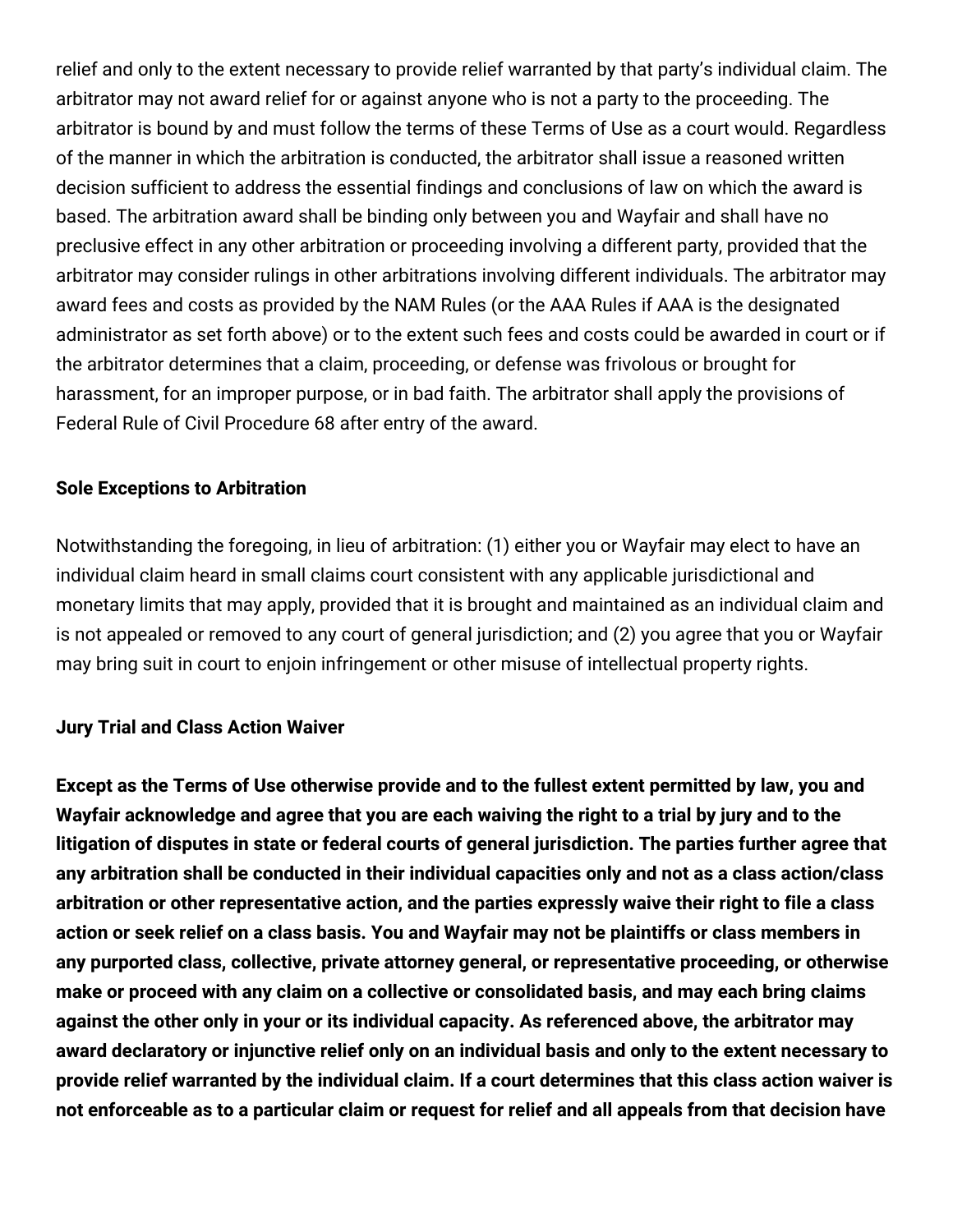**been exhausted (or the decision is otherwise final), then the parties agree that that particular claim or request for relief shall proceed in court but shall be stayed pending arbitration of the remaining claims.**

#### **Special Additional Procedures for Mass Arbitration**

If 25 or more individuals seek to initiate arbitrations with Wayfair raising similar claims, and counsel for the individuals bringing the claims are the same or coordinated or the claims are otherwise coordinated ("Mass Claims"), you and Wayfair agree that these additional procedures shall apply, along with the applicable NAM Rules (or the applicable AAA Rules if AAA is the administrator as set forth above). You understand and agree that if you choose to initiate your claim as part of Mass Claims, the adjudication of your claim might be delayed. Counsel for the individuals and counsel for Wayfair shall each select 15 cases (per side) to be filed in and proceed in arbitration in bellwether proceedings to be resolved individually. Each case shall be assigned to a separate and different arbitrator. In the meantime, no other cases may be filed or deemed filed in arbitration, and the arbitration administrator shall not accept or administer arbitrations commenced in violation of these procedures. If the parties are unable to resolve the remaining cases after the conclusion of the first stage of bellwether proceedings, each side may select another 15 cases (per side) to be filed in and proceed in arbitration in a second set of bellwether proceedings to be resolved individually. Each case shall be assigned to a separate and different arbitrator. This process shall continue consistent with this staged process of administering and moving forward a maximum of 30 individual arbitration proceedings at a time until the parties are able to resolve all of the Mass Claims, either through settlement or arbitration. If these additional mass arbitration procedures apply to your claim, any applicable statute of limitations shall be tolled from the time the first cases are selected for a bellwether proceeding until your claim is selected for a bellwether proceeding, withdrawn, or otherwise resolved. A court shall have the authority to enforce these mass arbitration procedures and, if necessary, to enjoin the filing or prosecution of arbitrations.

#### **Governing Law**

You and Wayfair agree that any claim between us involves commerce under, and is governed exclusively by, the Federal Arbitration Act ("FAA") and federal law, and not by any state or local laws, or the laws of other countries, concerning or purporting to place limits on the availability or scope of arbitration or in any way imposing requirements beyond or inconsistent with those set forth in the FAA. Where otherwise applicable, the laws of the Commonwealth of Massachusetts apply. Should any action proceed in court (other than in small claims court), you consent to the exclusive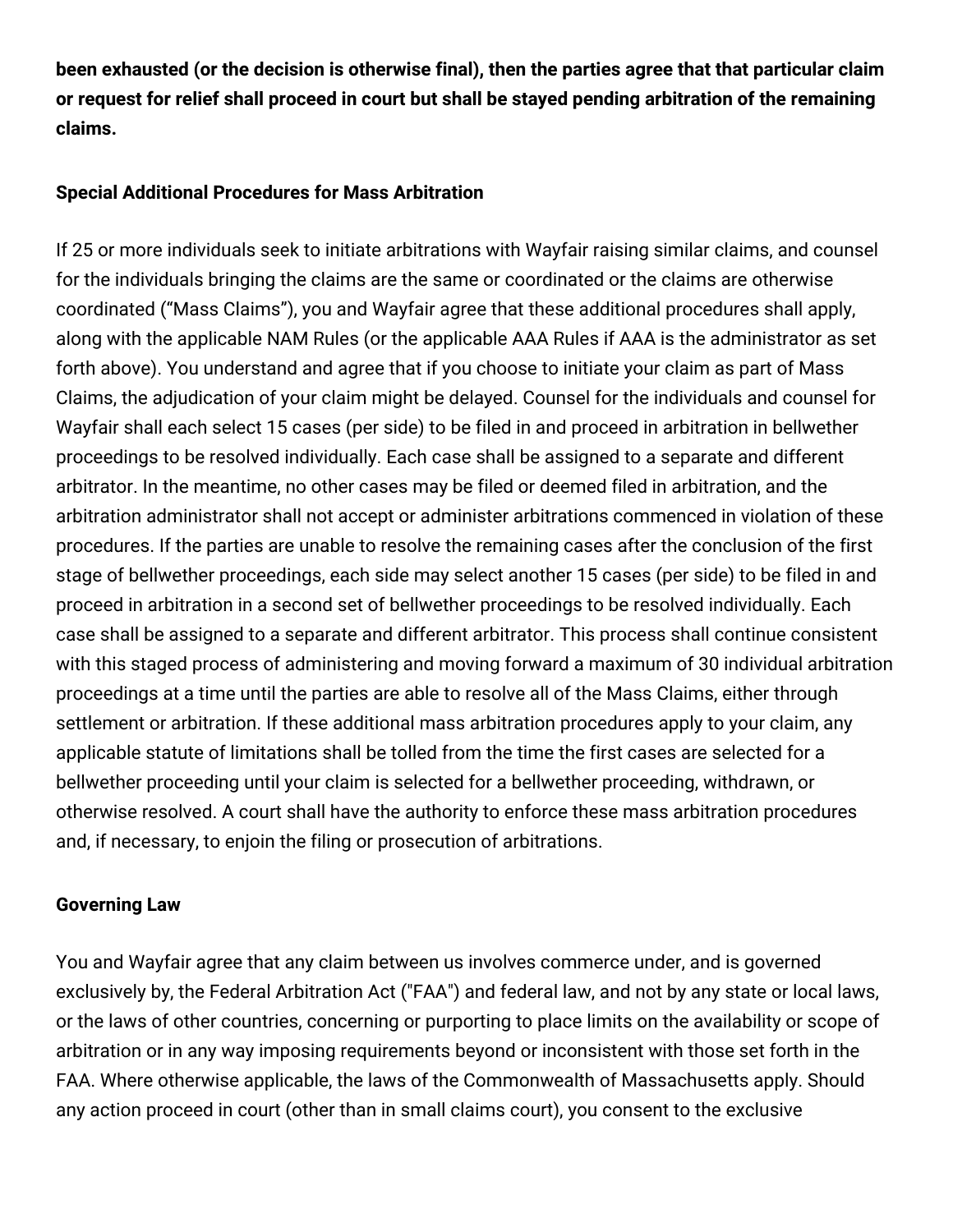jurisdiction of the federal and state courts of the Commonwealth of Massachusetts.

#### **Other**

To the extent that any other provision of the Terms of Use is found to be inconsistent with rights, duties, and requirements of this arbitration agreement, or where the application of such a provision would change or render unenforceable any part of this arbitration agreement, such provision shall be null and void and the terms of this arbitration agreement shall control. [Back](#top) to Top

## **Termination**

Your ability to access and use the Sites remains in effect until terminated in accordance with these Terms of Use. You agree that Birch Lane, in its sole discretion, may terminate your account and your use of the Sites and may remove and delete your User Content if Birch Lane believes that you have violated or acted inconsistently with these Terms of Use or for any other reason. Birch Lane also may in its sole discretion and at any time discontinue providing the Sites, or any part thereof, with or without notice. You agree that any termination of your access to the Sites may be effected without prior notice and you acknowledge and agree that Birch Lane may bar any further access to the Sites. Further, you agree that Birch Lane will not be liable to you or any third-party for any termination of access to the Sites.

For instructions for deleting your account, please see the "Registering for the Service" section of our Privacy Policy.

The provisions of the Intellectual Property Rights, User-Generated Content, Acceptable Use Policy, Disclaimer of Warranties, Indemnity, Limitation of Liability, Legal Dispute sections, together with and any other rights and obligations which by their nature are reasonably intended to survive such termination, will survive any termination of these Terms of Use. [Back](#top) to Top

## Right to Access

YOU MUST BE AT LEAST AGE 13 TO USE THE SITES. By using the Sites, you affirm that you are over age 13. If you are under age 13, you may not access or use the Sites.

IF YOU ARE A PARENT OR GUARDIAN THAT PROVIDES CONSENT TO YOUR TEENAGER'S REGISTRATION WITH AND USE OF THE SITES, YOU AGREE TO BE BOUND BY THESE TERMS IN RESPECT OF SUCH TEENAGER'S USE OF THE SITES. [Back](#top) to Top

## **Outages**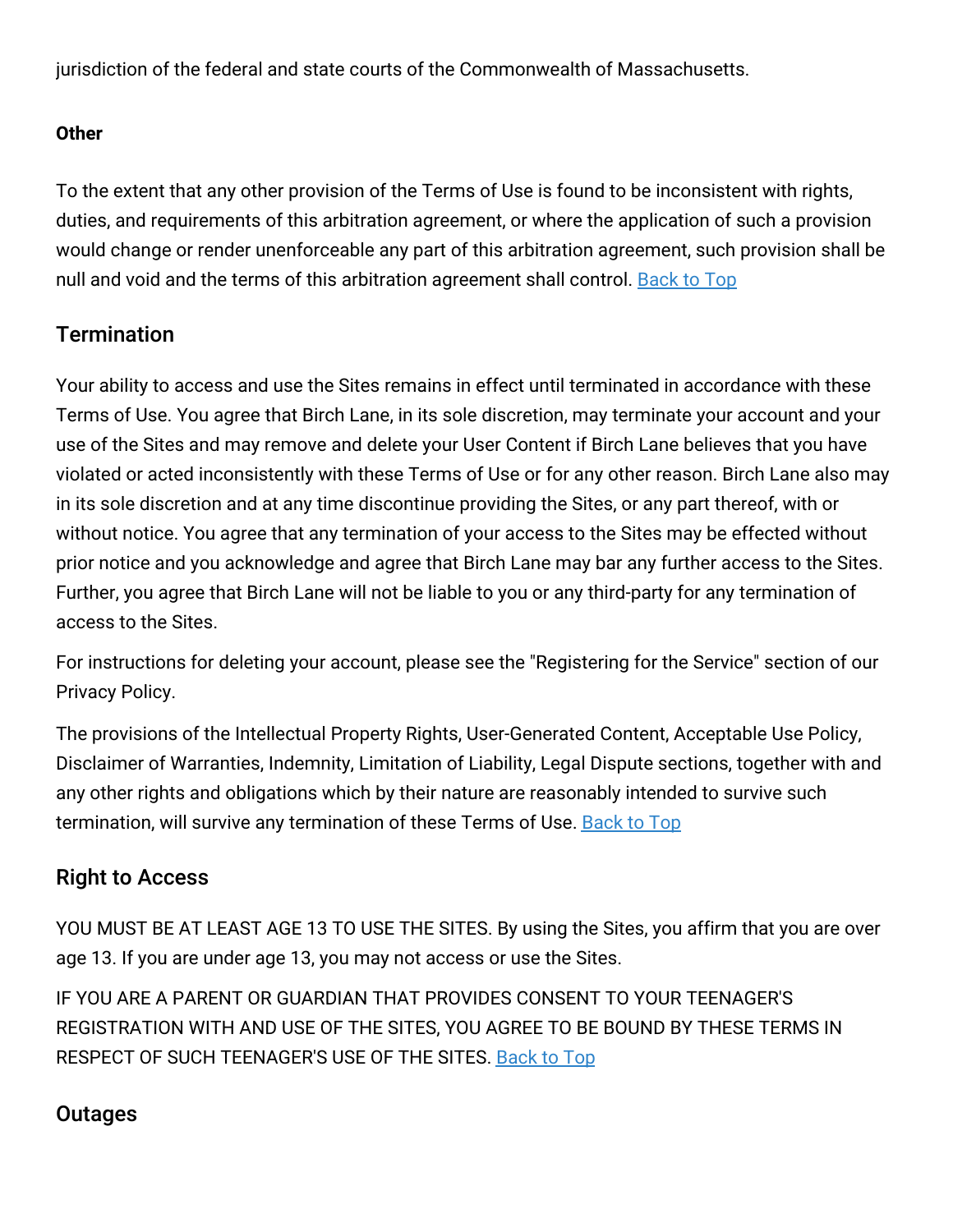Birch Lane periodically schedules system downtime for the Sites for maintenance and other purposes. Unplanned system outages also may occur. You agree that Birch Lane has no responsibility and is not liable for: (a) the unavailability of any of the Sites; (b) any loss of data, information or materials caused by such system outages; (c) the resultant delay, mis-delivery or nondelivery of data, information or materials caused by such system outages; or (d) any outages caused by any third parties, including without limitation any companies or servers hosting any of the Sites, any Internet service providers or otherwise. [Back](#top) to Top

## Jurisdictional Issues

The Sites are operated by Birch Lane from its offices in Boston, Massachusetts, USA. The Sites are intended for users who reside in the United States of America. Birch Lane makes no representations or warranties that the Sites or any materials contained in them are valid, appropriate or available for use outside of the United States. If you access and use the Sites outside the United States, you do so at your own risk and are responsible for compliance with applicable local laws. Birch Lane reserves the right to limit the availability of the Sites and/or the provision of any service, program or other product described thereon to any person, geographic area or jurisdiction, at any time and in our sole discretion. Any software on the Sites is subject to United States export controls and may not be downloaded or otherwise exported or re-exported: (a) into (or to a national or resident of) Cuba, Iraq, Libya, North Korea, Iran, Syria or any other country to which the United States has embargoed goods or which is subject to other applicable U.S. trade sanctions; or (b) to anyone on the U.S. Treasury Department's list of Specially Designated Nationals or the U.S. Commerce Department's Table of Deny Orders. By downloading or using any software from the Sites, you represent and warrant that you are not located in, under the control of, or a national or resident of any such country or on any such list. [Back](#top) to Top

## General Information

No waiver of any provision or any breach of this Agreement will constitute a waiver of any other provisions or any other or further breach. In the event that any provision of this Agreement is determined to be illegal or unenforceable, the balance of the Agreement shall continue to be fully valid, binding, and enforceable. These Terms of Use set forth the entire Agreement between you and Wayfair with respect to use of the Sites and supersede any prior agreements between you and Wayfair relating to such subject matter. The Terms are not assignable, transferable or sublicensable by you except with Wayfair's prior written consent. No waiver by either party of any breach or default hereunder will be deemed to be a waiver of any preceding or subsequent breach or default. No agency, partnership, joint venture, employee-employer or franchiser-franchisee relationship is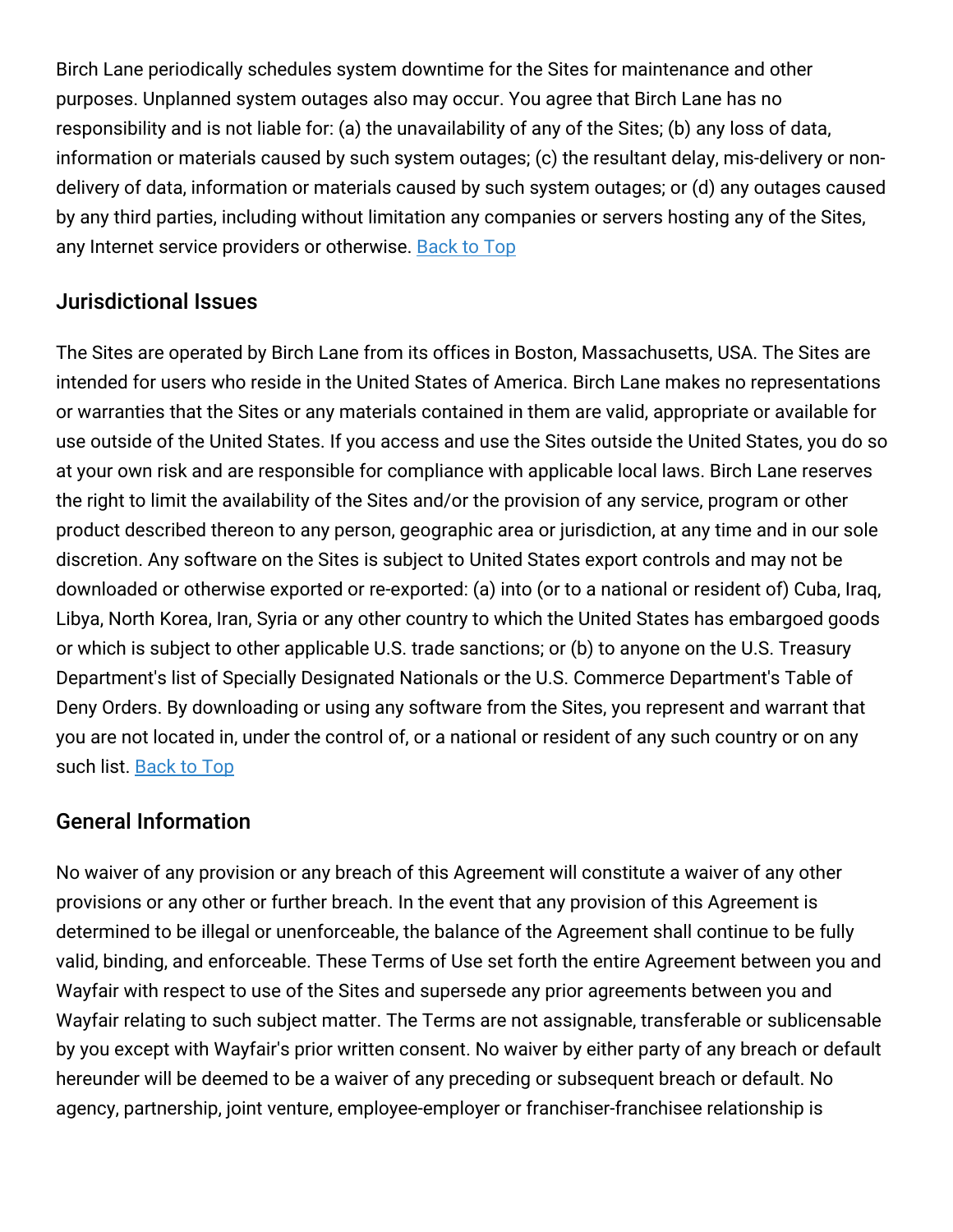intended or created by these Terms of Use. Any heading, caption or section title contained herein is inserted only as a matter of convenience and in no way defines or explains any section or provision hereof. Wayfair's performance of these Terms of Use is subject to existing laws and legal process, and nothing contained in these Terms of Use is in derogation of Wayfair's right to comply with governmental, court and law enforcement requests or requirements relating to your use of the Sites or information provided to or gathered by Wayfair with respect to such use. A printed version of these Terms of Use and of any notices given in electronic form will be admissible in judicial or administrative proceedings based upon or relating to these Terms of Use to the same extent and subject to the same conditions as other business documents and records originally generated and maintained in printed form. The parties agree that all correspondence relating to these Terms of Use must be written in the English language. [Back](#top) to Top

### **Violations**

Please report any violations of these Terms of Use to the system administrator [here.](https://www.birchlane.com/contact_us) [Back](#top) to Top

#### Questions?

If you have questions, comments or complaints about these Terms or the Sites, please contact us [here.](https://www.birchlane.com/contact_us) (please reference "Questions about the Sites").

#### [Back](#top) to Top

## Birch Lane's Copyright Policy

#### Last Updated: May 17, 2018

This Copyright Policy describes Birch Lane's policy of prohibiting any information or materials that violate another party's intellectual property rights from appearing on www.Wayfair.com, www.AllModern.com, www.JossandMain.com, www.BirchLane.com, www.Perigold.com and their related domains (collectively, the "**Site**").

The Digital Millennium Copyright Act of 1998 (the "**DMCA**") provides recourse for a copyright owner who believes that material appearing on the Internet infringes his, her or its rights under U.S. copyright law. Birch Lane complies with the DMCA by responding to notices and counter-notices that meet the then-current DMCA requirements. Please visit <http://www.copyright.gov/> for details about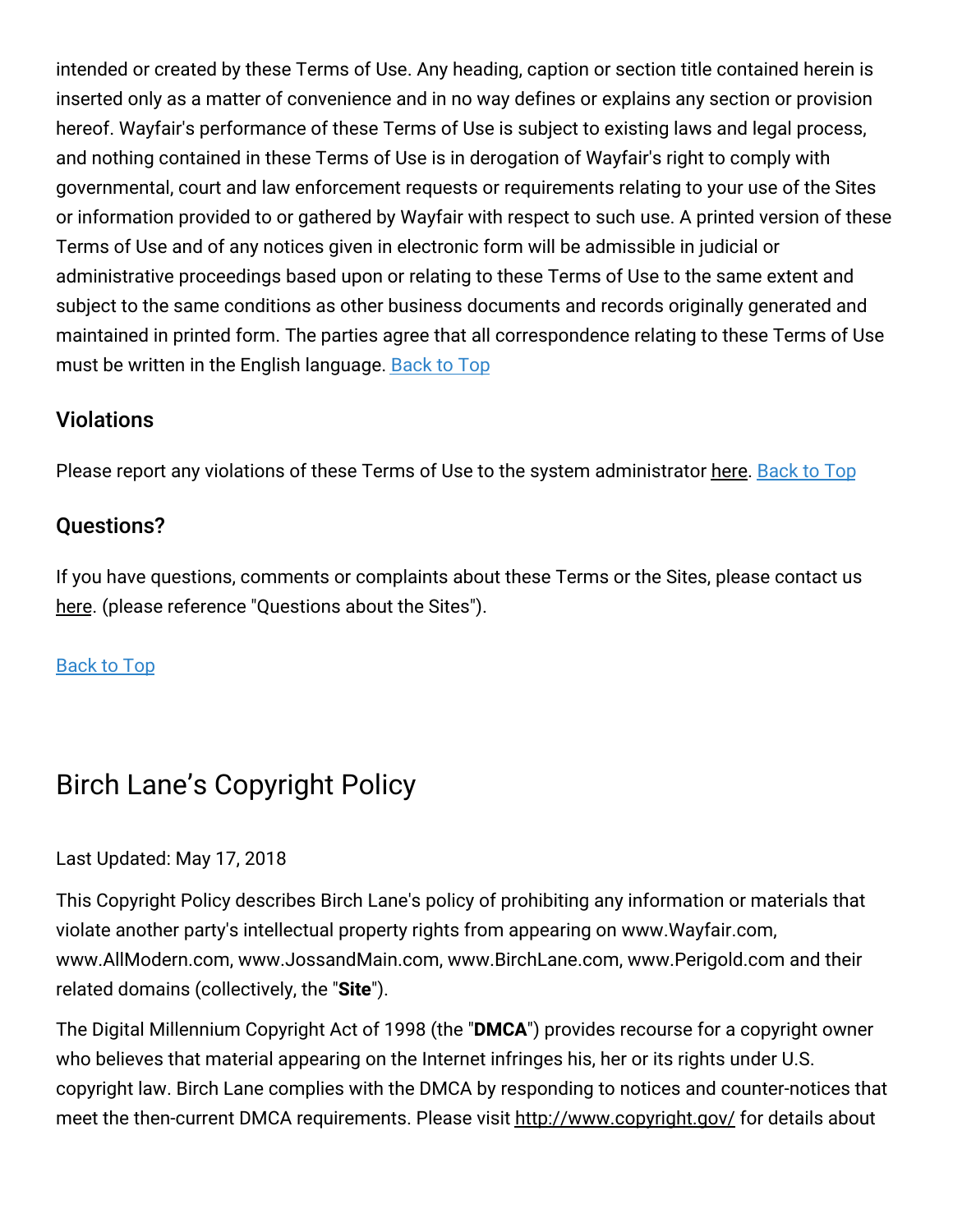current DMCA requirements.

## Notification of Alleged Copyright Infringement

If you believe in good faith that material appearing on the Site infringes your copyright, you (or your agent) may send Birch Lane a written notification pursuant to the DMCA (a "**DMCA Notice**"). Your DMCA Notice should be sent to our Copyright Agent (identified below), contain all of the information listed below (and as further set forth in 17 U.S.C. § 512(c)(3)) and request that the material be removed or that access to it be blocked. Your DMCA Notice must contain:

- 1. Identification in sufficient detail of the copyrighted work that you claim has been infringed. If multiple copyrighted works on the Site are covered by a single notification, you may provide a representative list of such works on the Site; however, the representative list must still contain sufficient detail of the copyrighted works so that we can identify them;
- 2. Identification of the URL or other specific location on the Site that contains the material that you claim to be infringing your copyright. You must provide us with reasonably sufficient information to enable us to locate the alleged infringing material and comply with your request to remove or deny access to the material;
- 3. Your name, address, telephone number and email address (if available);
- 4. The electronic or physical signature of the owner of the copyright or a person authorized to act on the copyright owner's behalf;
- 5. A statement that you have a good faith belief that use of the material on the Site as you have described in the DMCA Notice is not authorized by the copyright owner or its agent or the law; and
- 6. A statement that you swear under penalty of perjury that the information contained in your notification is accurate and that you are the copyright owner or that you are authorized to act on behalf of the owner of an exclusive right that is allegedly infringed.

You must submit any notification of an alleged copyright infringement to Birch Lane's Copyright Agent by mail or email as set forth below:

Birch Lane Copyright Agent Attn: Legal 4 Copley Place, Floor 7 Boston, MA 02116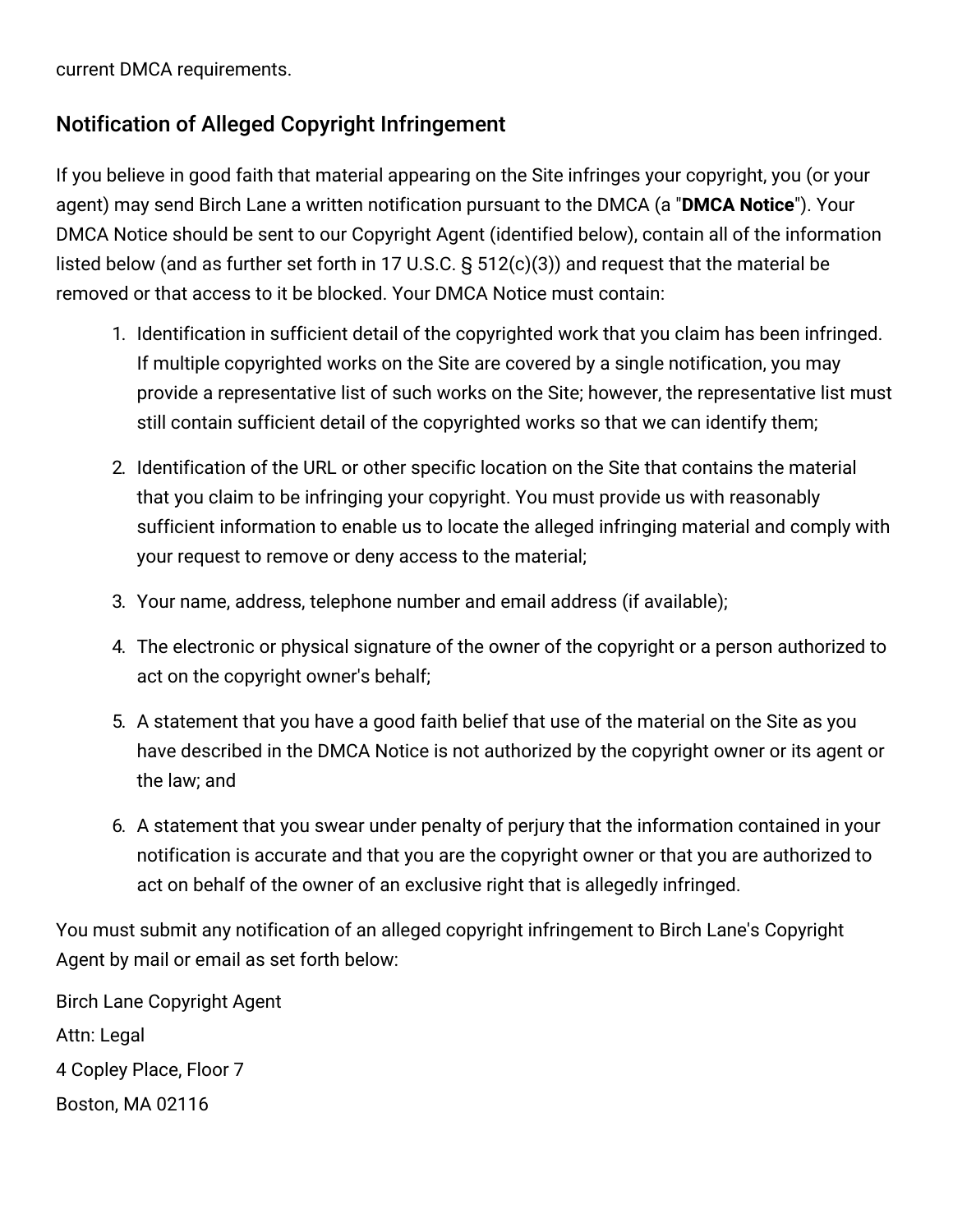#### Email: <u>[legal@wayfair.com](mailto:legal@wayfair.com)</u> (please reference "Birch Lane DMCA Notice")

If you fail to comply with all of the above requirements, your DMCA Notice will not be valid. Please note that you may be liable for damages, including court costs and attorneys' fees, if you materially misrepresent that materials on the Site are infringing a copyright. **[Back](#top) to Top** 

## Counter Notification

If you believe in good faith that your own copyrighted material has been removed from the Site as a result of mistake or misidentification, you may submit a written counter notification letter to Birch Lane's Copyright Agent pursuant to Sections 512(g)(2) and (3) of the DMCA. To be an effective counter notification under the DMCA, your written correspondence must include substantially the following:

- 1. Identification of the material that has been removed or disabled and the location at which the material appeared before it was removed or disabled;
- 2. A statement that you consent to the jurisdiction of the Federal District Court in which your address is located or in Boston, Massachusetts if your address is outside the United States;
- 3. A statement that you will accept service of process from the party that filed the notification of alleged copyright infringement or the party's agent;
- 4. Your name, address and telephone number;
- 5. A statement that you swear under penalty of perjury that you have a good faith belief that the material in question was removed or disabled as a result of mistake or misidentification of the material to be removed or disabled, or that the material identified by the complaining party has been removed or disabled at the URL or web location and will no longer be shown or accessible; and
- 6. Your physical or electronic signature.

You may submit your counter notification to Birch Lane's Copyright Agent by mail or email as set forth below:

Birch Lane Copyright Agent Attn: Legal 4 Copley Place, Floor 7 Boston, MA 02116 Email: [legal@wayfair.com](mailto:legal@wayfair.com) (please reference "Birch Lane DMCA Notice")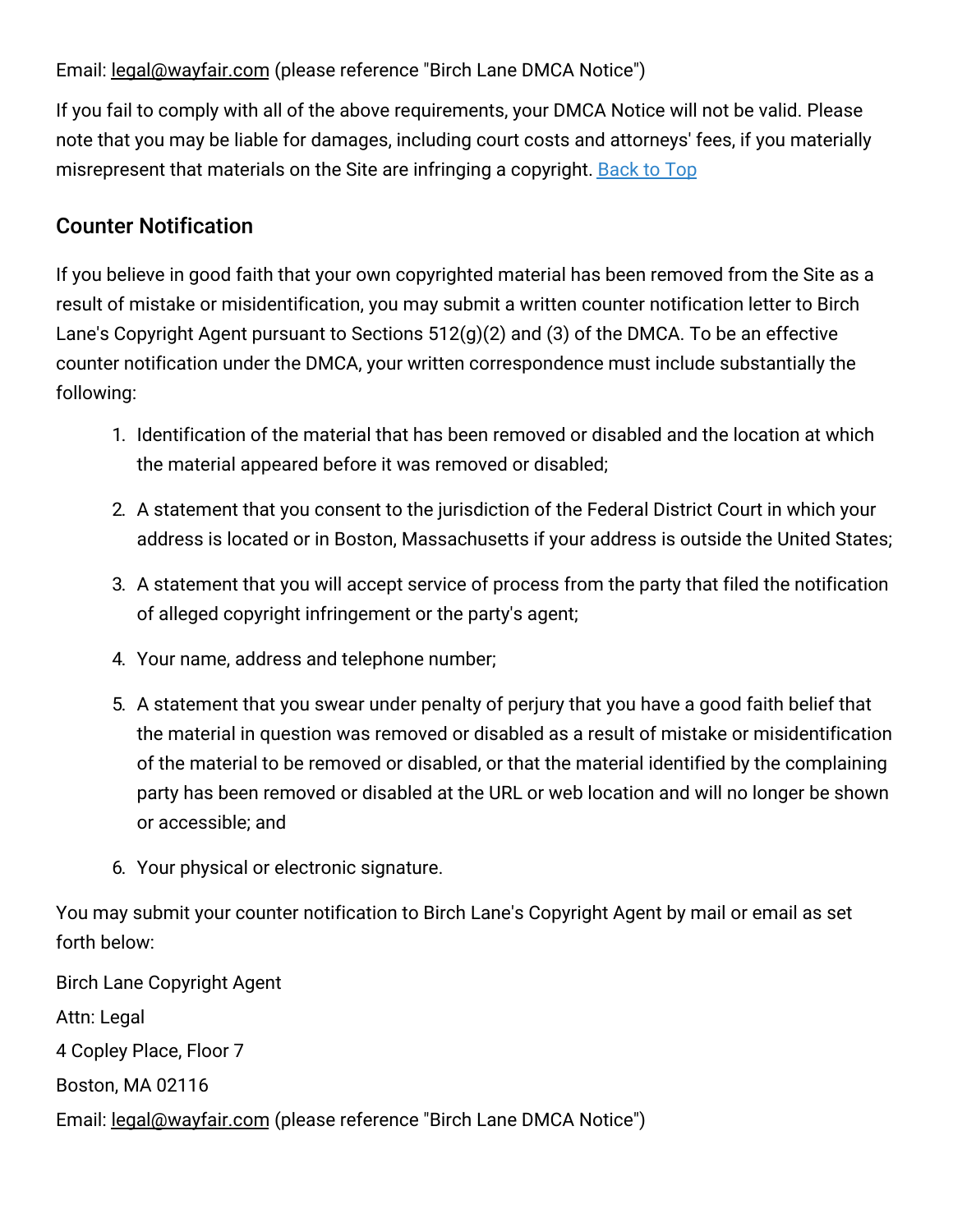Upon receipt of a counter notice, Birch Lane's Copyright Agent may send a copy of it to the original complaining party informing that party that Birch Lane may replace the removed content or cease disabling it. Unless the copyright owner files an action seeking a court order against Birch Lane, the removed content may be replaced or access to it restored by Birch Lane.

You acknowledge that if you fail to comply with all of the above requirements, your DMCA counter notification will not be valid. Please note that if you materially misrepresent that the disabled or removed content was removed by mistake or misidentification, you may be liable for damages, including costs and attorneys' fees.

#### [Back](#top) to Top

# Home Services

#### Last Updated: April 9, 2020

Assembly, installation, and professional services you purchase through the Sites are referred to herein as "**Home Services**" Home Services are provided by independent third-party service providers ("**Pros**"). The Pros are independent contractors and not employees of Wayfair. Wayfair does not provide the Home Services itself. Wayfair sometimes arranges for the provision of Home Services with Pros directly, and sometimes through other parties that contract with Pros ("**Partners**"), such as Handy and Go Configure. Wayfair may refer customer service requests regarding Home Services to the Partners. Wayfair makes no guarantee that it will be able to match you with a Pro. Scheduled Home Services dates and times are subject to change. Home Services will be performed in a good and workmanlike manner.

EXCEPT AS EXPRESSLY PROVIDED HEREIN, WAYFAIR MAKES NO REPRESENTATIONS OR WARRANTIES OF ANY KIND, EXPRESS OR IMPLIED, WITH RESPECT TO THE HOME SERVICES OR THE PROS. YOU AGREE THAT ALL HOME SERVICES ARE PROVIDED TO YOU ON AN "AS-IS" AND "AS AVAILABLE" BASIS. IN ADDITION TO THE LIMITATIONS OF LIABILITY SET FORTH ABOVE, YOU AGREE THAT WAYFAIR SHALL HAVE NO LIABILITY IN CONNECTION WITH THE HOME SERVICES, THAT WAYFAIR IS NOT RESPONSIBLE OR LIABLE FOR THE CONDUCT OF ANY PRO, AND THAT WAYFAIR WILL NOT BE LIABLE FOR ANY CLAIM, INJURY, DAMAGES, OR LOSSES OF ANY KIND ARISING FROM OR IN CONNECTION WITH THE HOME SERVICES.

Wayfair arranges for background checks on the Pros through third-party background check providers,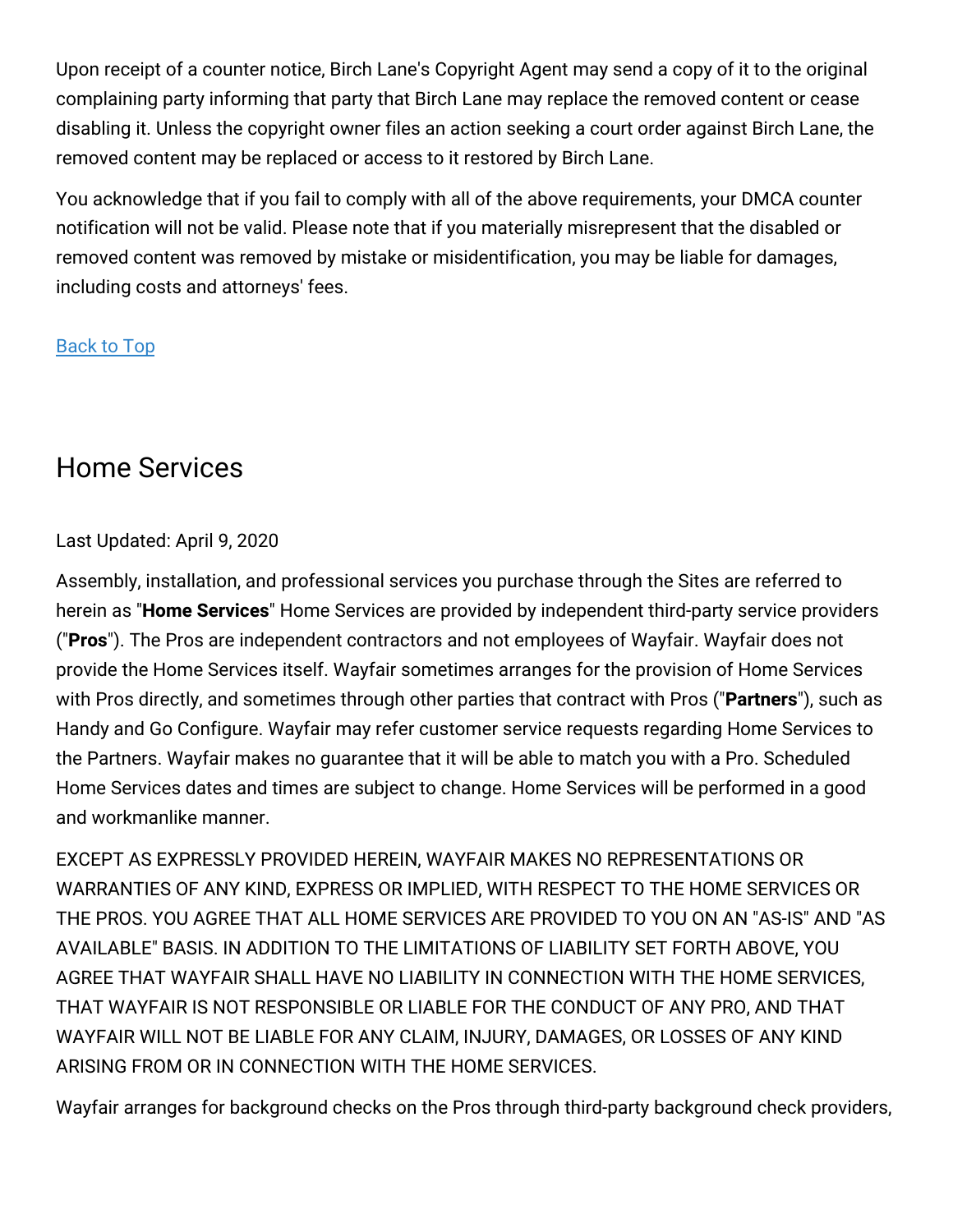or obtains contractual guarantees from Partners that Pros have been background checked. Regardless, you should exercise caution and common sense when interacting with Pros to protect your personal safety and property, just as you would when interacting with any person you do not know. You are responsible for verifying the identity of the Pro upon arrival. You are responsible for ensuring that the location where the Home Services are to be performed is safe and secure and that the Pro has free and clear access to such location.

You must be 18 years of age or older to purchase Home Services. You acknowledge and agree that you are solely responsible for your decisions relating to the Home Services. Either you or someone else 18 years of age or older authorized by you must be present at all times during the performance of the Home Services. You are responsible for inspecting the Home Services and signing any relevant forms. If you are not present during performance, the adult present must be authorized by you to inspect the Home Services and sign any required forms on your behalf. You agree that products assembled, installed or otherwise worked on or with by Pros (collectively, "**Products**") are for home use only and not for commercial applications or use. You are responsible for designating the location where Pros assemble, install, and otherwise work on or with the Products. Wayfair, the Partners, and the Pros make no recommendation, representation, or warranty regarding the use or location of the Products, including the surface on which they are installed. You have not relied on any statement made by any of the foregoing parties in determining the use or location of the Products. You are responsible for obtaining any required approvals, permissions, permits, and variances necessary related to the Home Services. You assume all risk, including any risk of relocation or removal, arising from the use or location of the Products. You will follow all instructions and warnings relating to the Products and will ensure that all persons who use the Products do the same.

You shall indemnify, defend, and hold harmless Wayfair, the Partners, and the Pros, and each of their owners, affiliates, parents, subsidiaries, successors, assigns, officers, directors, agents, employees, attorneys, insurers, and representatives (each an "**Indemnified Party**") from and against any and all claims, demands, causes of action, proceedings, losses, injury, damages, expenses, fines, penalties, and costs arising from or in connection with (i) the use and/or location of the Products; and (ii) your breach or violation of this Home Services Section. You hereby waive, release, covenant not to sue, and forever discharge each Indemnified Party from any and all debts, demands, actions, causes of action, suits, covenants, contracts, agreements, promises, torts, damages, claims, demands, losses, and liabilities whatsoever of any name and nature, both in law and in equity, which you now have, ever had, or may in the future have against any Indemnified Party arising from or in connection with (i) the use and/or location of the Products; and (ii) your breach or violation of, or failure to abide by, this Home Services Section.

#### [Back](#top) to Top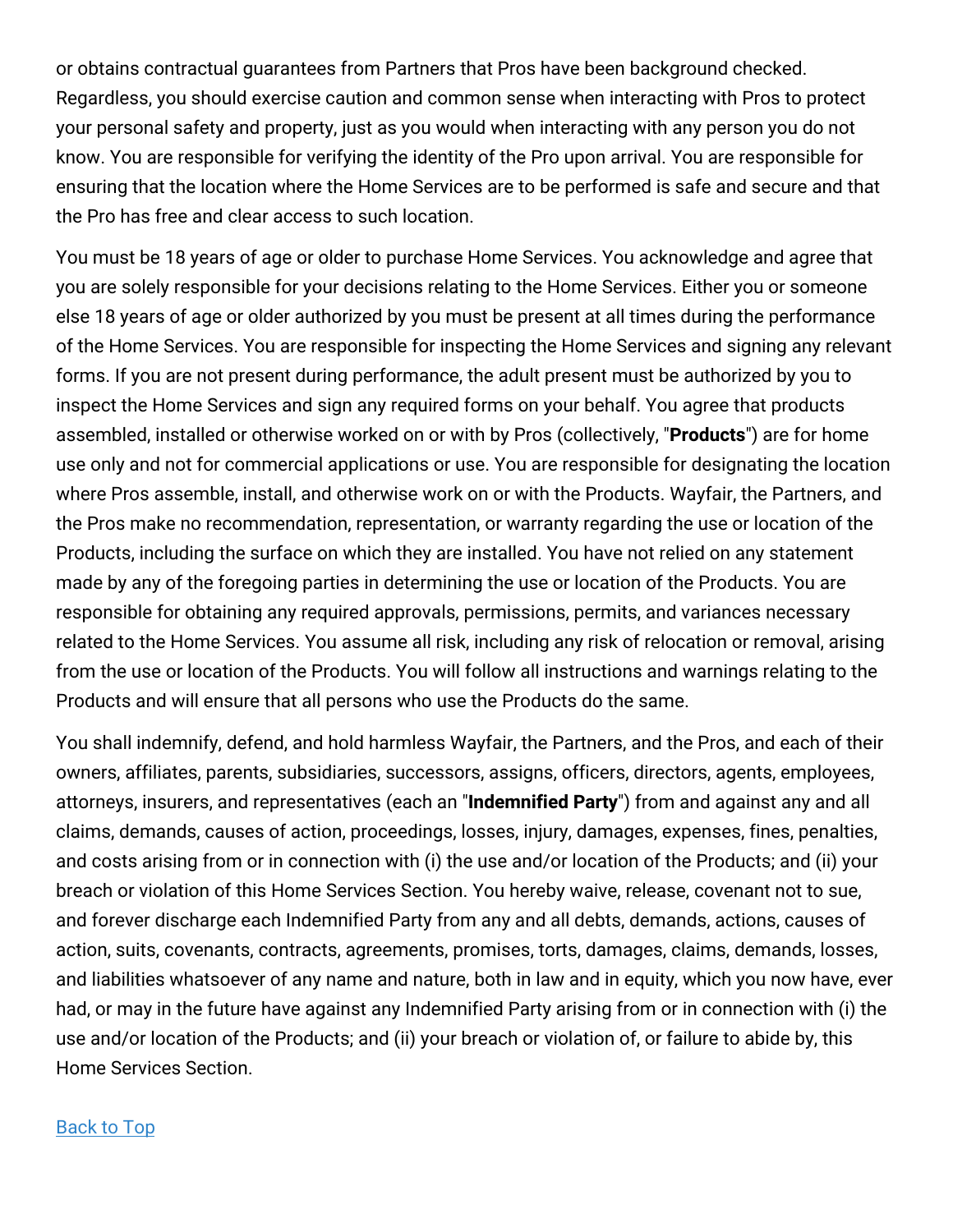# Birch Lane Rewards Program Terms

The Birch Lane Rewards Program (the "**Rewards Program**") is exclusively for users of the Sites who have registered for the Rewards Program in accordance with the directions set forth below and on the Sites. Rewards Dollars may be applied to future purchases at the Sites in accordance with the terms set forth below and our Terms of Use. Please click [here](https://terms.birchlane.io/en-US#birchlane-creditcard) for the Program Terms for the Wayfair Card Benefits Program (the "Program Terms"), as may be in effect from time to time and which are incorporated herein by reference. Enrollment in the Rewards Program is automatic with registration at any of the Sites.

### Participating Sites

- Wayfair.com
- AllModern.com
- BirchLane.com
- JossandMain.com
- Perigold.com (currently participating in the Wayfair Card Benefits Program and Product Review Program, but not the ReferralProgram)

## Membership Benefits

|                                  | <b>Rewards</b>                                                                                                                                 |
|----------------------------------|------------------------------------------------------------------------------------------------------------------------------------------------|
| Rewards<br><b>Dollars Earned</b> | Members may earn a specified "Rewards Dollars"<br>from<br>a. Wayfair Card Benefits Program<br>b. Referral Program<br>c. Product Review Program |
| Redemption<br>Period             | Three months from the date on which Rewards-<br>eligible purchase is made                                                                      |
| Membership<br>Fee                | <b>None</b>                                                                                                                                    |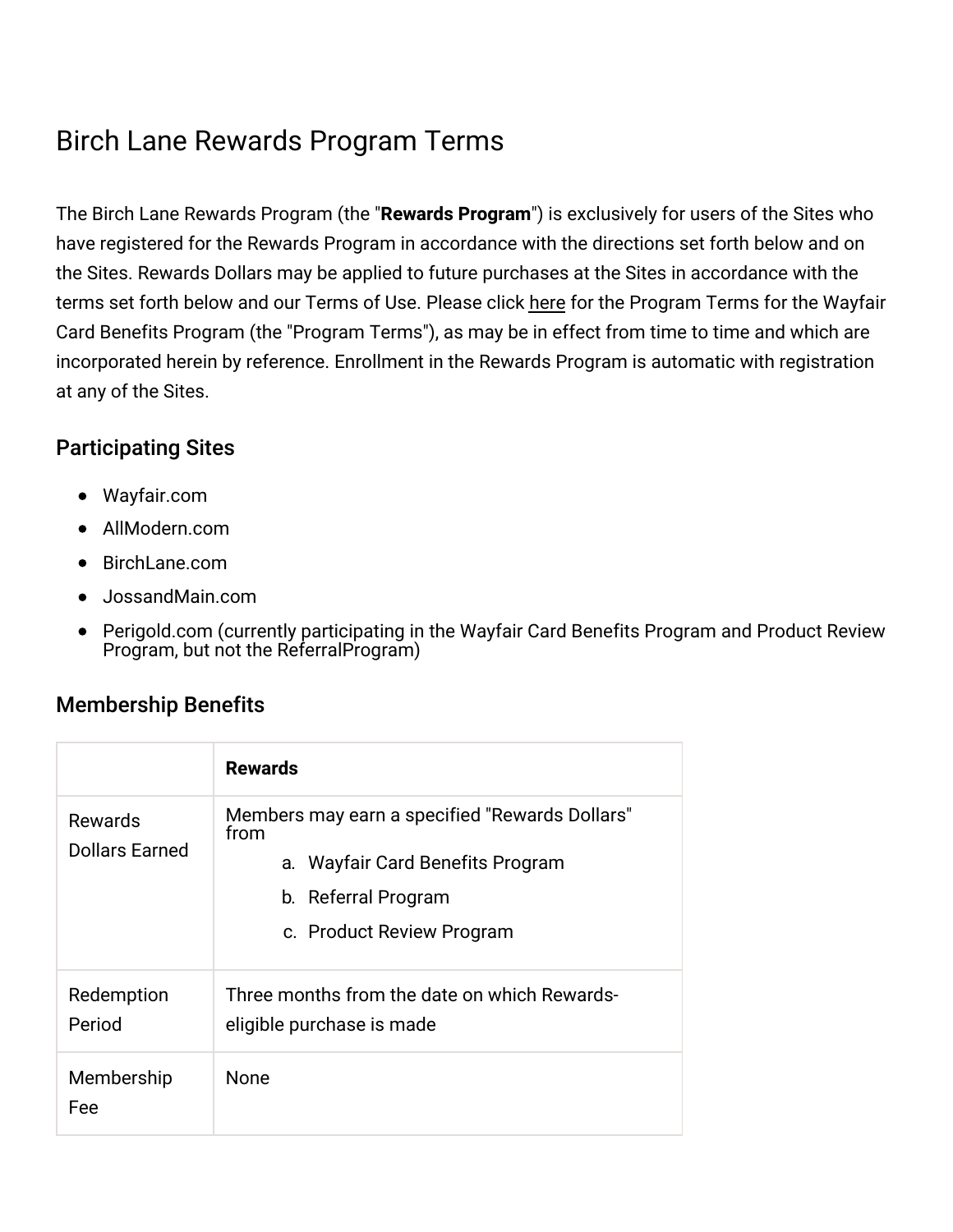## Wayfair Card Benefits Program

The Wayfair Card Benefits Program is designed to reward customers for making purchases on their Wayfair Card. Refer to the Program Terms for eligibility requirements for the Wayfair Card Benefits Program and for other applicable terms. Terms used but not defined herein will have the meaning ascribed to such terms in the Program Terms.

Eligible Wayfair Card cardholders have the ability to earn Points on Net New Purchases made on the Wayfair Card that can be redeemed for Rewards Dollars later. Certain products may be ineligible for earning points.

"Net New Purchases" means purchases of goods and/or services at the Sites made by you or any Authorized User on your Account minus any returns, refunds, discounts by using Rewards Dollars, credit adjustments, or promotions, rounded to the nearest dollar. Points awarded for purchases that are returned or refunded or otherwise adjusted will be deducted from your Point total. Such deductions may result in a negative Points balance, in which case, any Points you earn will be applied to reduce that balance and you will not be able to redeem Points until you again have a positive balance. Points will not be awarded for the Rewards Dollars you redeem.

Wayfair reserves the right to increase or decrease the amount of Points earned on Net New Purchases at any time. We may from time to time make special offers for you to earn additional Points on specific purchases. The terms and conditions for such special offers (such as which purchases qualify and the number of additional Points you may earn) will be disclosed at the time of offer. Please check those terms and conditions carefully, as there may be important conditions or limitations (such as blackout periods, point limitations or exclusions). Availability of any special offer is subject to change without notice. Please refer to Program Terms for more information on earning points, and redeeming points for Rewards Dollars.

You are currently eligible to redeem \$6 in Rewards Dollars at checkout for every 200 Points you have accumulated. Wayfair reserves the right to increase or decrease the number of Points required to redeem Rewards Dollars. In addition, these amounts may vary by customer or by promotion. Currently, a minimum of 200 or more Points will be required to redeem for Rewards Dollars at checkout. You may redeem your points for the maximum amount of Rewards Dollars for which you are eligible that are of equal or lesser value to the total cost of product and shipping at the time of purchase. To redeem points, select "Redeem" under "Wayfair Card Rewards" at checkout. The corresponding Rewards Dollars amount will display in the Order Total. The redeemed points will be deducted from My Wayfair Card Rewards on your "Account Balance" page in "My Account". Customers can redeem points when making a purchase using any payment method, including a Wayfair Card.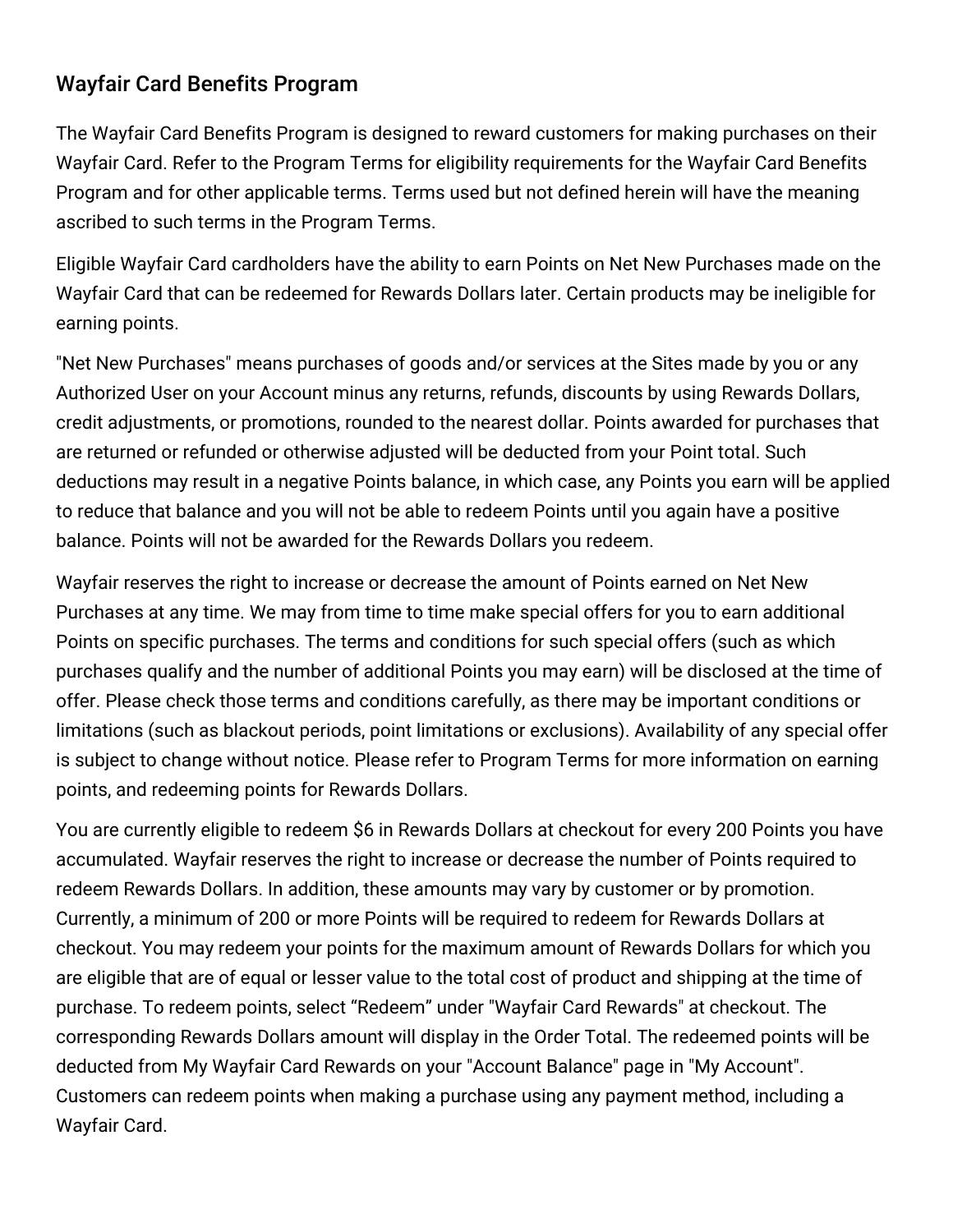## Referral Program

Wayfair's Referral Program is designed to reward existing members ("Sponsors") with Rewards Dollars for referring new members ("Recipients") to Wayfair. Wayfair, AllModern, Birch Lane and Joss & Main are participating in this program and Sponsors can use their Rewards Dollars across all brands. However, Recipients can only apply their discount to the brand the Sponsor referred them to. Referral credit amounts may differ by site. Sponsors can refer as many friends as he or she would like, but will only receive Rewards Dollars for up to 10 successful referrals per month. If a Recipient's qualifying order is cancelled, Rewards Dollars will be voided. Previous purchases are not eligible for Rewards Dollars and Rewards Dollars cannot be applied retroactively. Invitations must be sent to individual recipients. Any attempt to distribute in bulk is grounds for immediate termination of the Sponsor's account and deactivation of their personal referral link. Distribution of Rewards bonuses is subject to moderation in cases of suspected fraud.

## Business and Trade Referral Program

Sponsors will only receive their Rewards Dollars after their Recipient has used their unique promo code and their order has shipped. Sponsors will be notified by email when their Rewards Dollars are available for use. Rewards Dollars credited to Sponsors will only be valid for 90 days. If the Recipient does not use the unique promo code within 30 days, it will expire and no longer be valid. Previous purchases are not eligible for Rewards Dollars and Rewards Dollars cannot be applied retroactively. Orders containing Gift Certificate purchases are not eligible. Bulk distribution and distribution to strangers is prohibited. Violation of this is grounds for immediate termination of the Sponsor's account and deactivation of their personal referral link. Distribution of referral promo codes and Rewards Dollars is subject to moderation in cases of suspected fraud.

## Product Reviews Program

Wayfair's Product Review Program is designed to reward existing members for writing product reviews on products purchased on Wayfair.com, AllModern.com, BirchLane.com, JossandMain.com and Perigold.com. Members may be rewarded specified Rewards Dollars or may be offered other benefits for such reviews.

## Redemption of Rewards Dollars

Wayfair will post all earned Rewards Dollars on your account within a reasonable amount of time after the confirmed shipment of your qualifying purchase. Rewards Dollars can be only redeemed and applied as a credit against a purchase from one of our participating Sites. Rewards Dollars cannot be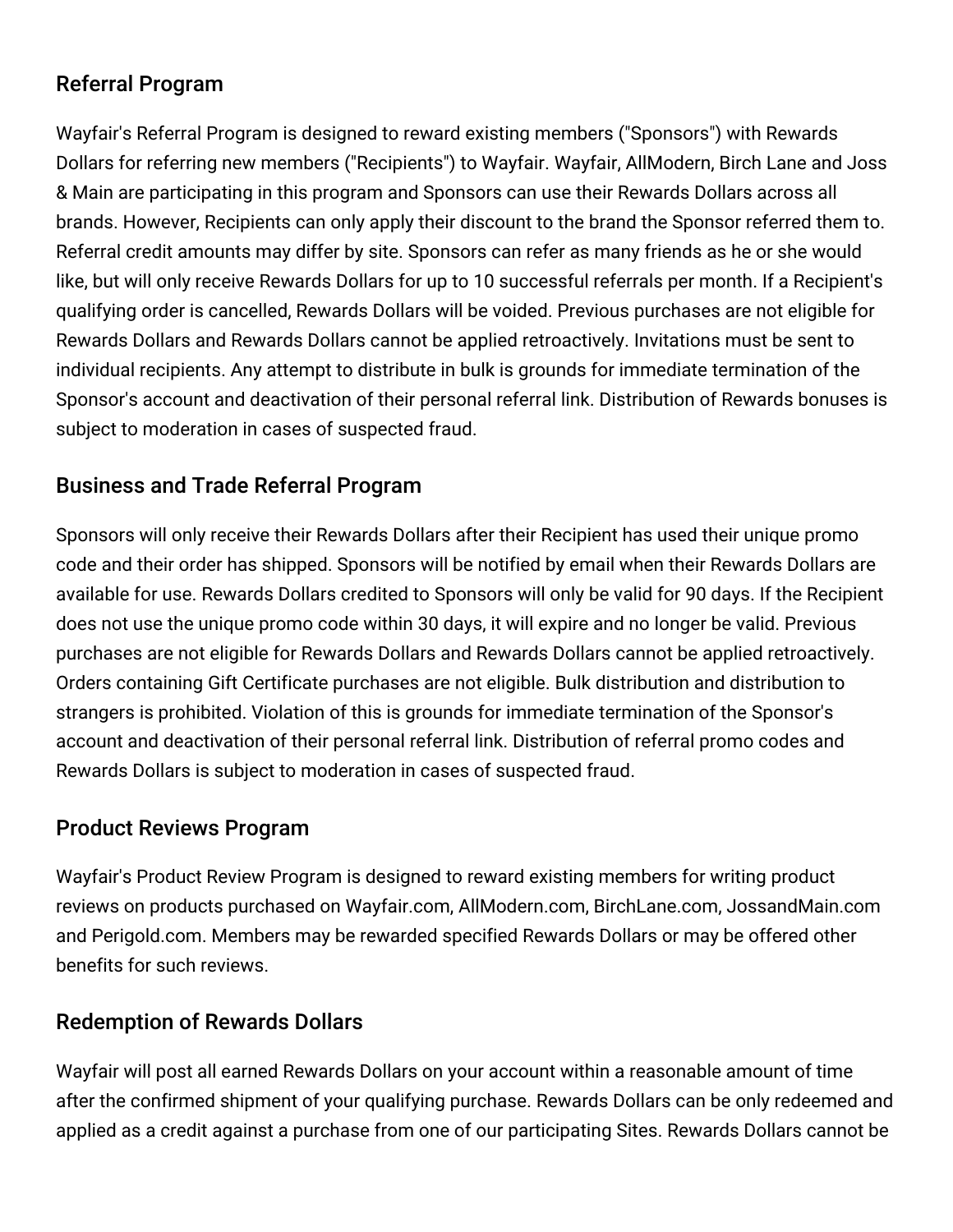used to purchase gift cards, gift certificates, or manufacturer-excluded brands. Rewards Dollars are not redeemable for cash and cannot be returned for a cash refund, except to the extent required by law. Rewards Dollars will be automatically applied to your purchase at Checkout. If you do not wish to redeem Rewards Dollars at the time of purchase, select "Remove" at Checkout. Rewards Dollars may be combined with Wayfair promo codes, but not with any other Wayfair promotion, offer, or other discount. No credits or refunds will be issued for any reason after Rewards Dollars have been redeemed, including for unused Rewards Dollars, except as described in "Returns" below. Rewards Dollars can be used against product cost and shipping cost only. For orders with multiple items, Rewards Dollars will be applied across all items proportionally based on the dollar amount. Wayfair may apply other restrictions to or terminate the Reward Program at any time.

## Returns

If you return an item that was purchased in whole or in part using Rewards Dollars, the return will be processed in accordance with Wayfair's return and exchange policy. If the return is accepted by Wayfair, the Rewards Dollars applicable to the returned item will be credited back to your account.

## Rewards Dollars Balance

You can check your Rewards Dollars balance at any time by logging in at "My Account". A valid email address and password are required to view the Rewards Dollars balance in your account. Wayfair is not liable for any failure, delay or error in crediting Rewards Dollars to an account. You are responsible for all activity occurring in or through your account, including the redemption of Rewards Dollars, whether or not the activity was authorized.

## Expiration

Rewards Dollars not used during the applicable Redemption Period will be forfeited. You may cancel Rewards Dollars by calling (888) 223-2423 and/or sending an email to service@birchlane.com, but members recognized on any of the participating Sites are unable to opt-out of the program.

## Non-Transferability and Non-Aggregation of Rewards Dollars

Rewards Dollars and any other right, obligation or benefit of the Rewards Program may not be transferred, assigned, sold, traded or bartered by any member or any other person without Wayfair's prior written consent, which Wayfair may withhold in its sole discretion, and any attempt to do any of the foregoing shall be null and void. In addition, Rewards Dollars are for the member's personal use only. Members may not aggregate Rewards Dollars from multiple accounts or use Rewards Dollars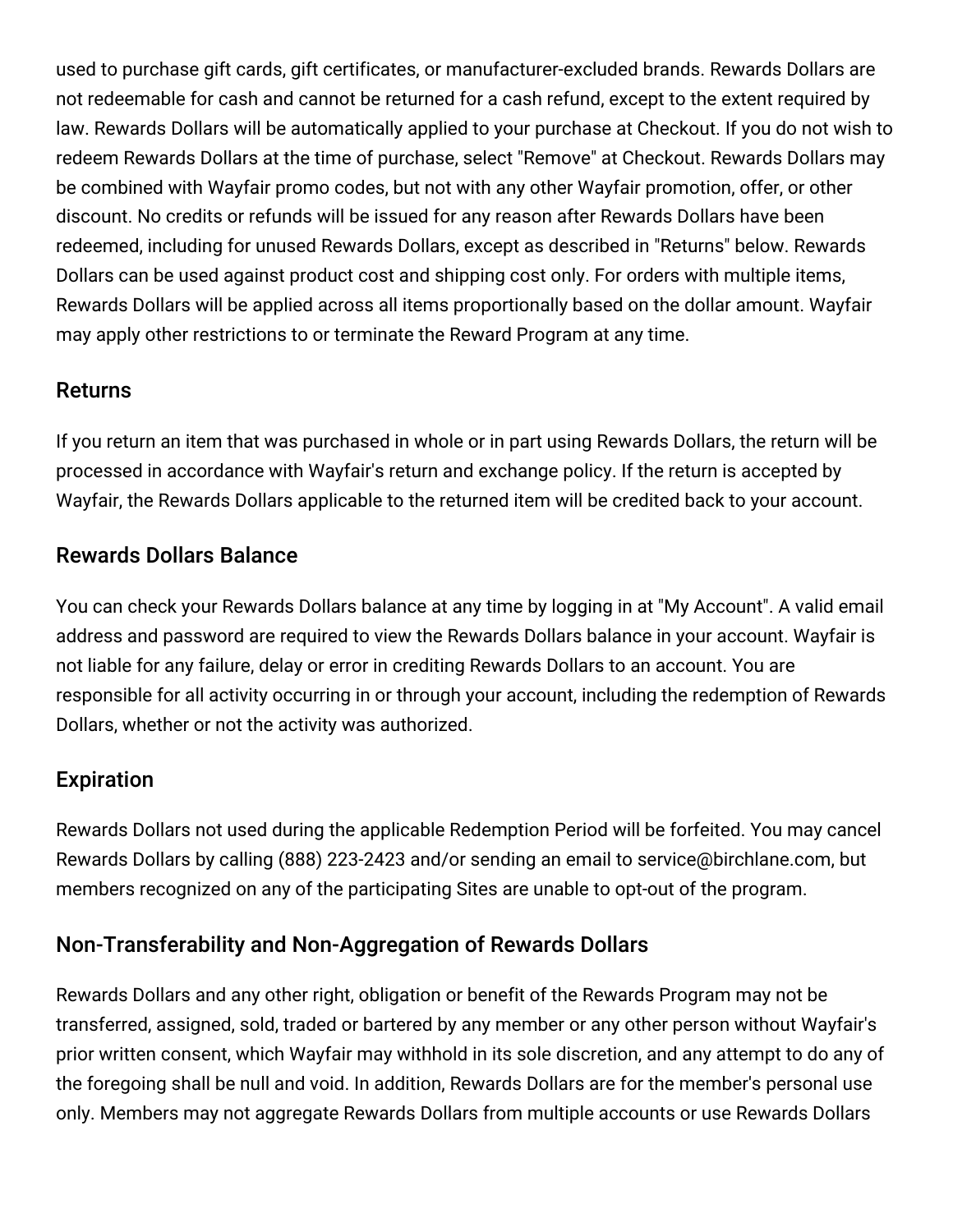for the purpose of purchasing products from the participating Sites on behalf of others or for the purpose of reselling such products to others.

[Back](#top) to Top

# Birch Lane Gift Card Terms and Conditions

The following terms and conditions (the "Terms") apply to any Birch Lane gift card originally purchased by you or someone on your behalf (the "gift card") through one of the Birch Lane websites. Gift cards are issued by SK Retail, Inc. (referred to hereafter as either "Wayfair," "Perigold", "AllModern," "Birch Lane," "Joss & Main," "we," "us," or "our"). By purchasing a gift card, accepting and retaining a gift card, or using a gift card, you agree to these Terms.

- Gift cards do not expire.
- Gift cards are valid in the country and currency in which they were purchased. Gift cards purchased on Wayfair.com, AllModern.com, BirchLane.com, JossandMain.com, or Perigold.com can be used interchangeably. Gift cards purchased on Wayfair.ca can only be redeemed on Wayfair.ca. Gift cards purchased on Wayfair.co.uk can only be redeemed on Wayfair.co.uk. Gift cards purchased on Wayfair.de can only be redeemed on Wayfair.de.
- Gift cards cannot be used to purchase gift cards.
- Gift cards are not redeemable for cash and cannot be returned for a cash refund, except to the extent required by law.
- Gift cards are not re-sellable, and gift card orders cannot be cancelled, updated or refunded.
- E-gift cards may not be redeemable for up to 4 hours on weekdays, and up to 12 hours on weekends.
- Use of the gift card is limited to the amount of funds held on the gift card. The full amount of each purchase, including taxes, will be deducted from the funds held on the gift card, up to the total funds available on the gift card. Any unused balance will be placed in the recipient's gift card account and is not transferable. If you make a purchase and there are insufficient funds held on the gift card to cover that purchase, you must pay the difference by a valid credit card or debit card.